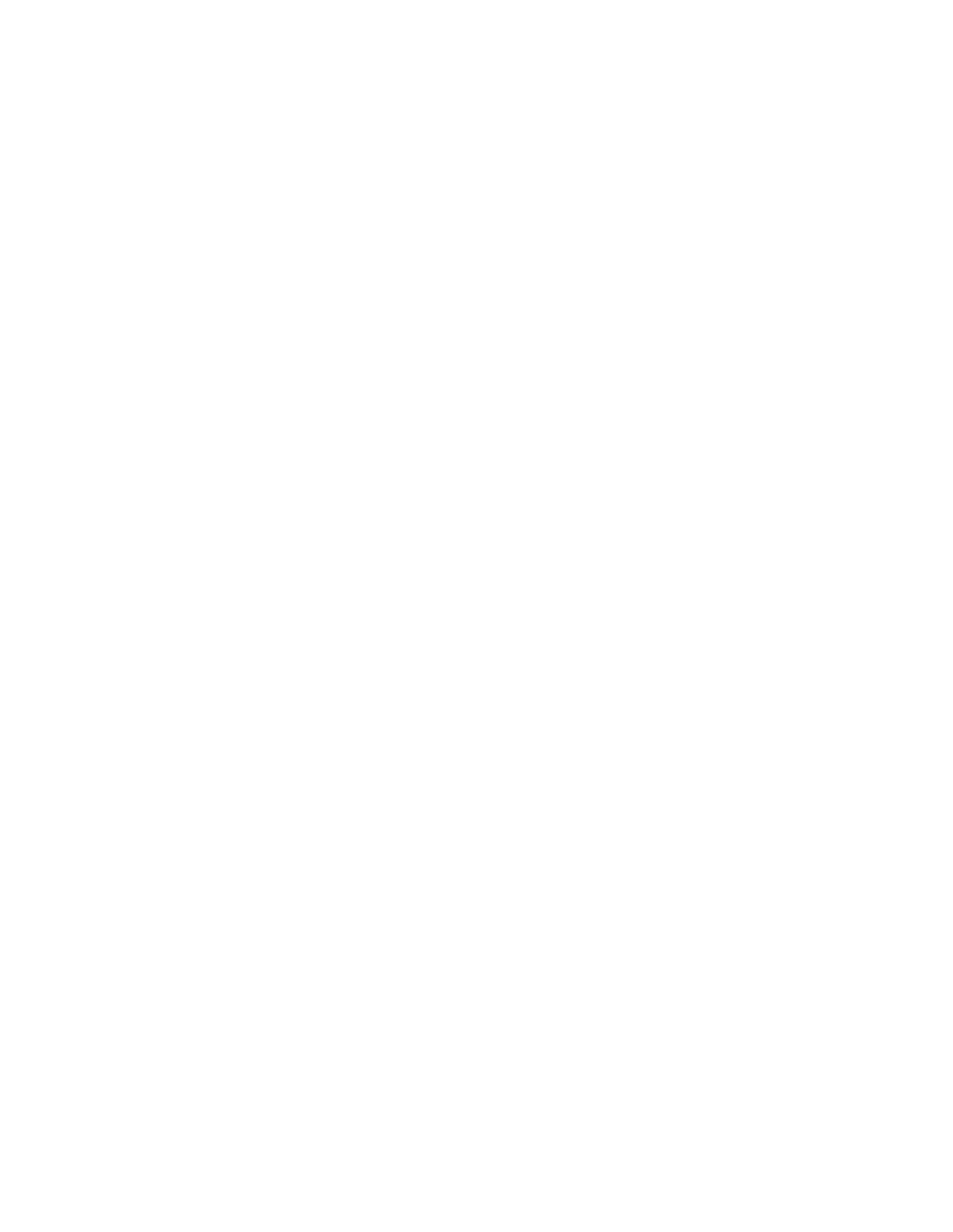### **Table of Contents**

| 1.0 |                                                                                                                                                                                     |
|-----|-------------------------------------------------------------------------------------------------------------------------------------------------------------------------------------|
| 2.0 |                                                                                                                                                                                     |
| 3.0 |                                                                                                                                                                                     |
| 4.0 | Canadian Communities Health Survey Concepts and Definitions  11<br>4.1<br>4.2<br>Health Services Access Survey Concepts and Definitions  11                                         |
| 5.0 | 13<br>13<br>5.1<br>5.2<br>13<br>5.3<br>Modifications to the CCHS design for the HSAS Supplement 13<br>5.4                                                                           |
| 6.0 | 15<br>6.1<br>6.2                                                                                                                                                                    |
| 7.0 | 7.1<br>17<br>7.2<br>17<br>7.3<br>17<br>7.4<br>17<br>7.5<br>17                                                                                                                       |
| 8.0 | 19<br>8.1<br>19<br>8.2<br>19<br>8.2.1<br>8.2.2<br>8.2.3<br>8.2.4                                                                                                                    |
| 9.0 | 9.1<br>9.2<br>Sample Weighting Guidelines for Tabulation  24<br>Definitions of types of estimates: Categorical vs. Quantitative  24<br>9.2.1<br>9.2.2<br>9.2.3<br>9.3<br>9.4<br>9.5 |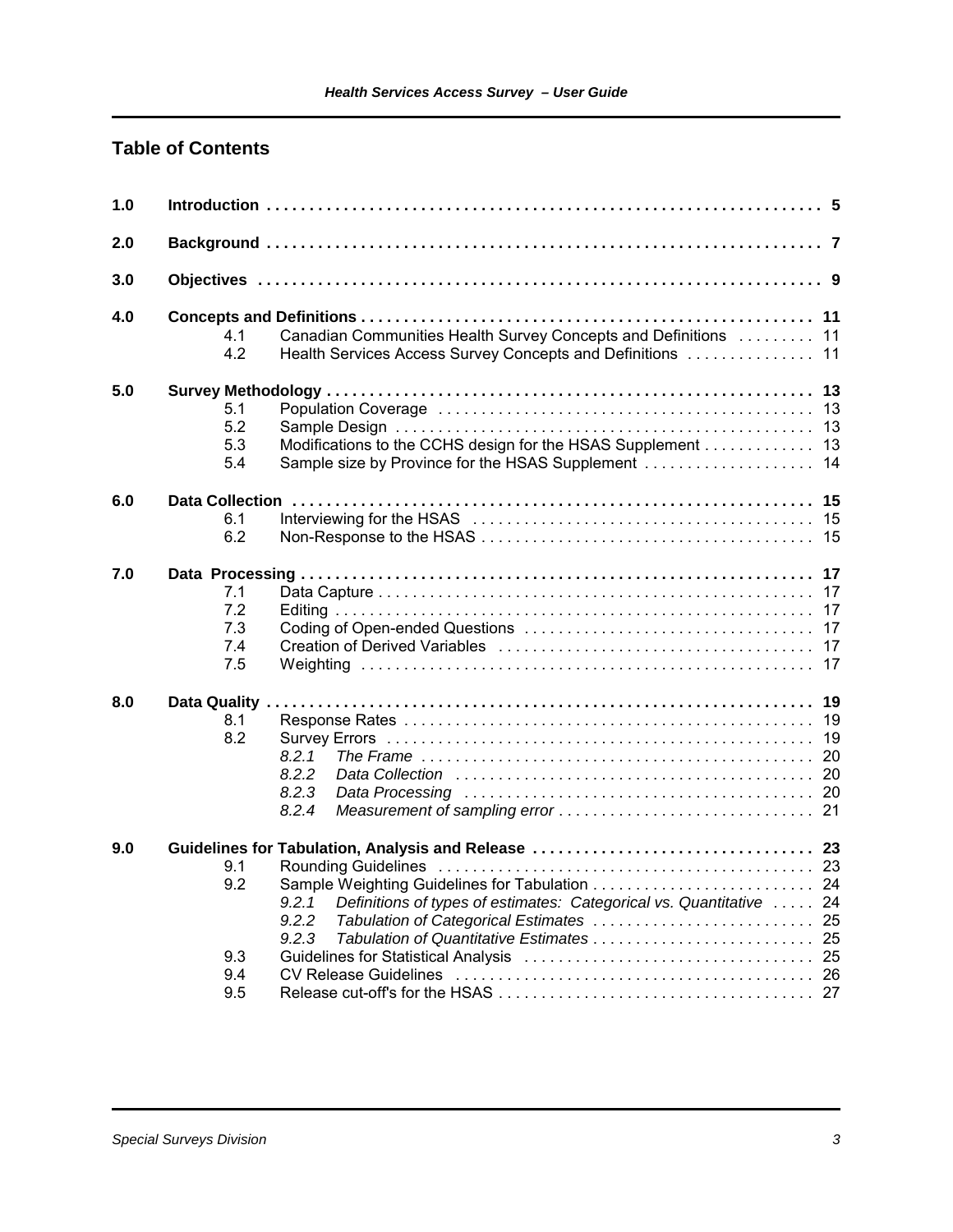| 10.0 |                       |                                                                      |  |
|------|-----------------------|----------------------------------------------------------------------|--|
|      | 10.1                  |                                                                      |  |
|      |                       | 10.1.1 Examples of using the CV tables for Categorical Estimates     |  |
|      |                       |                                                                      |  |
|      | 10.2                  |                                                                      |  |
|      |                       | 10.2.1 Example of using the CV tables to obtain confidence limits 35 |  |
|      | 10.3                  |                                                                      |  |
|      |                       |                                                                      |  |
|      | 10.4                  |                                                                      |  |
|      | 10.5                  |                                                                      |  |
| 11.0 |                       |                                                                      |  |
|      | 11.1                  |                                                                      |  |
| 12.0 | <b>Questionnaires</b> |                                                                      |  |
|      | 12.1                  |                                                                      |  |
| 13.0 |                       |                                                                      |  |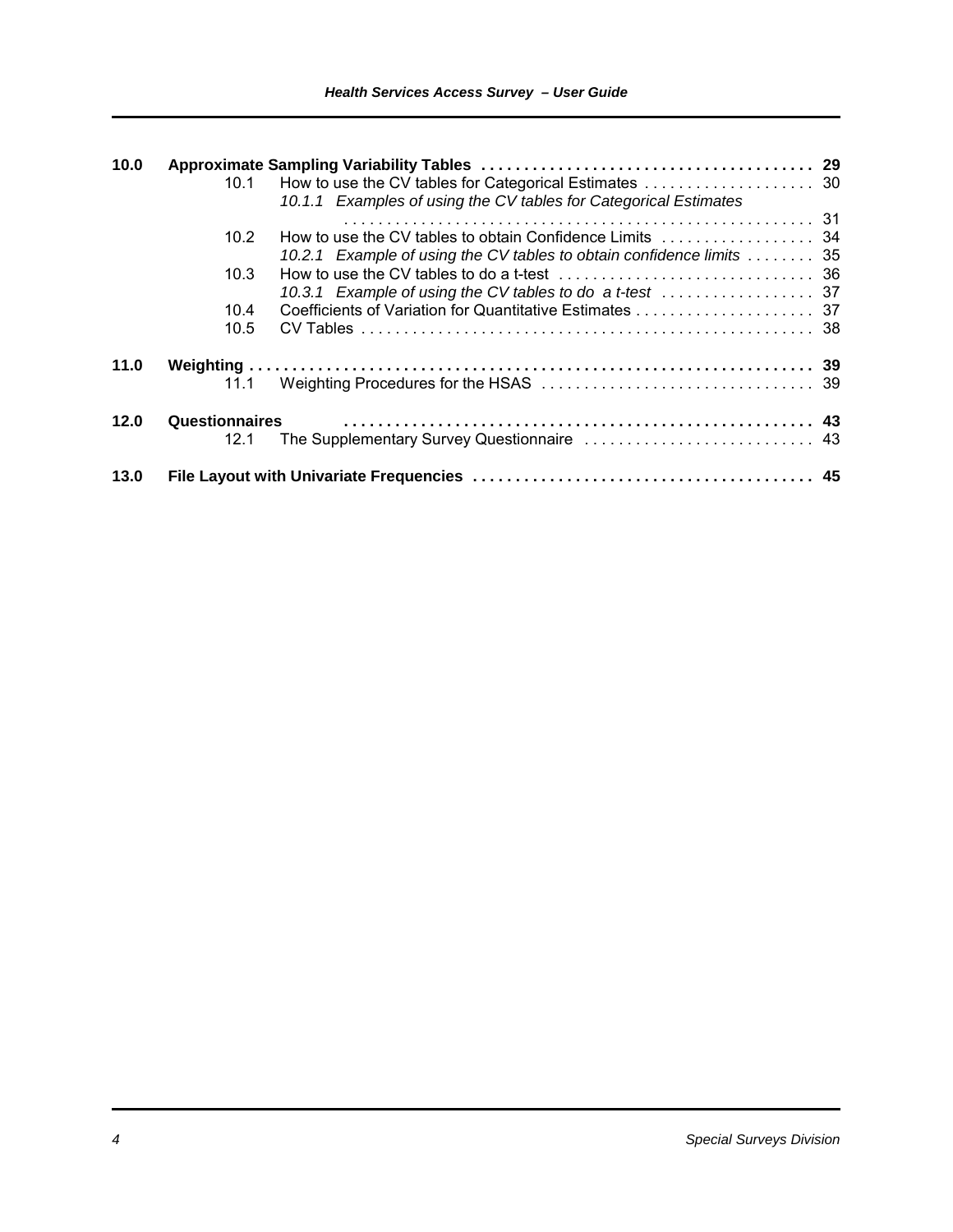## *1.0 Introduction*

The Health Services Access Survey was conducted by Statistics Canada in November 2001 with the cooperation and support of Health Canada and the provinces of Prince Edward Island, Alberta and British Colombia. This manual has been produced to facilitate the manipulation of the microdata file of the survey results.

Any questions about the data set or its use should be directed to:

**Statistics Canada** 

Claudia Sanmartin Senior Analyst Health Analysis and Measurement Group Statistics Canada Tunney's Pasture Ottawa (Ontario) K1A 0T6 Tel.: (613) 951-6059 Fax: (613) 951-3959 e-mail: claudia.sanmartin@statcan.ca

Christian Houle Chief, Analysis Section Health Analysis and Measurement Group Statistics Canada Tunney's Pasture Ottawa (Ontario) K1A 0T6 Tel: (613) 951-3767 Fax: (613) 951-3959 e-mail: houlchr@statcan.ca

Jean-Marie Berthelot Manager, Health Analysis and Measurement Group Statistics Canada Tunney's Pasture Ottawa (Ontario) K1A 0T6 Tel: (613) 951-3760 Fax: (613) 951-3959 e-mail: berthel@statcan.ca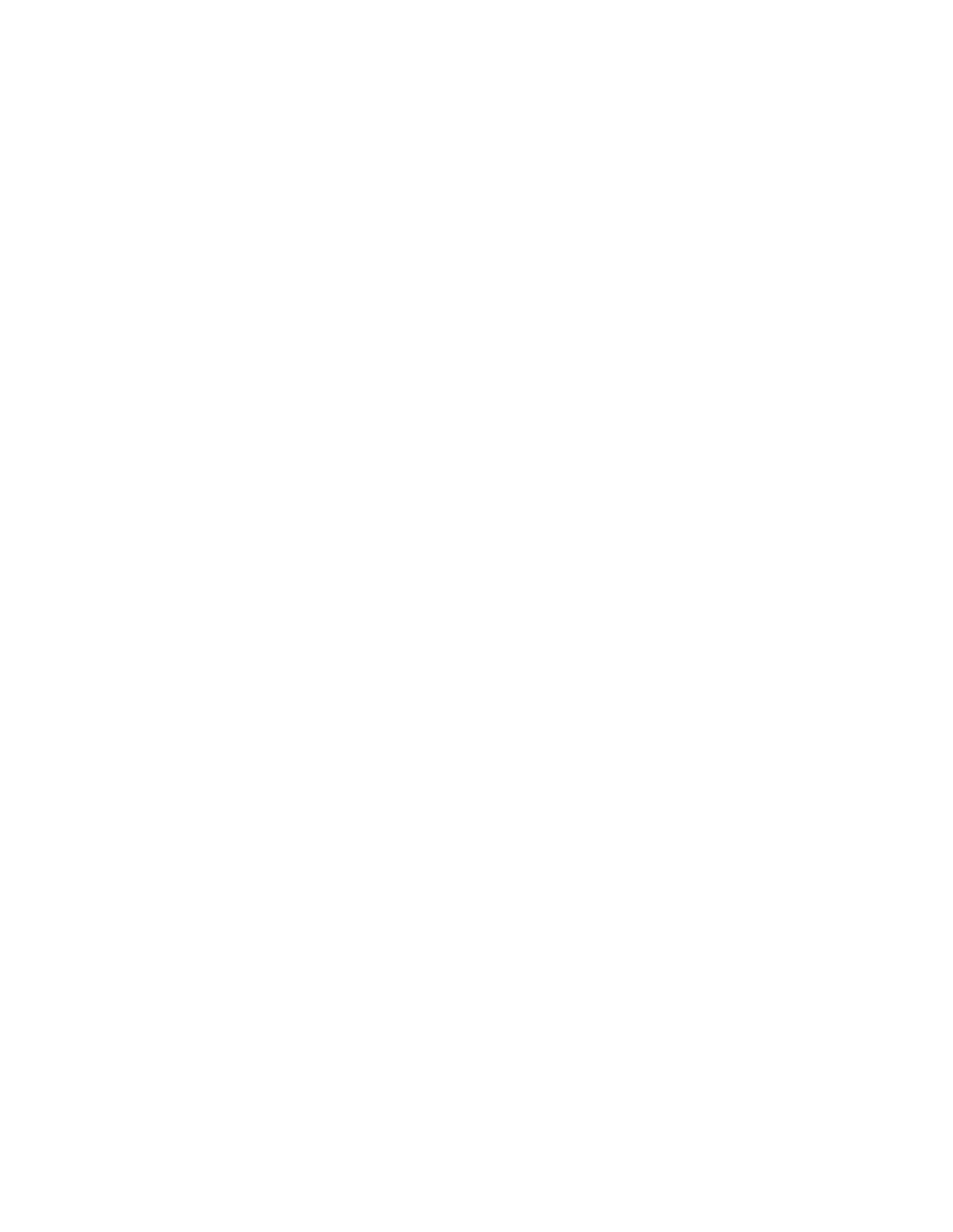# *2.0 Background*

Following from the September, 2000 First Ministers' Health Accord, it was agreed that federal, provincial and territorial governments would report to their constituents starting in September 2002. Those reports would contain measures for 14 health indicator areas. Within the quality of service, there were two measures for which data were not available: a) waiting time for key diagnostic and treatment service and b) access to 24/7 first contact health services. The Health Services Access Survey was designed to collect this information including patient experiences, acceptance and perceptions of waiting for care.

A number of frame options were evaluated such as a supplement to the Labour Force Survey, a Random Digit Dialling survey and recontacting respondents from the Canadian Community Health Survey. It is the last option that was selected as it provided more background health information on the respondents and the survey could be conducted within the time frame available.

The content of the survey, while not expected to address perfectly the need for information on these two indicator areas, should be able to shed considerable light on Canadians' experiences and perceptions with regard to the general question of access to health services.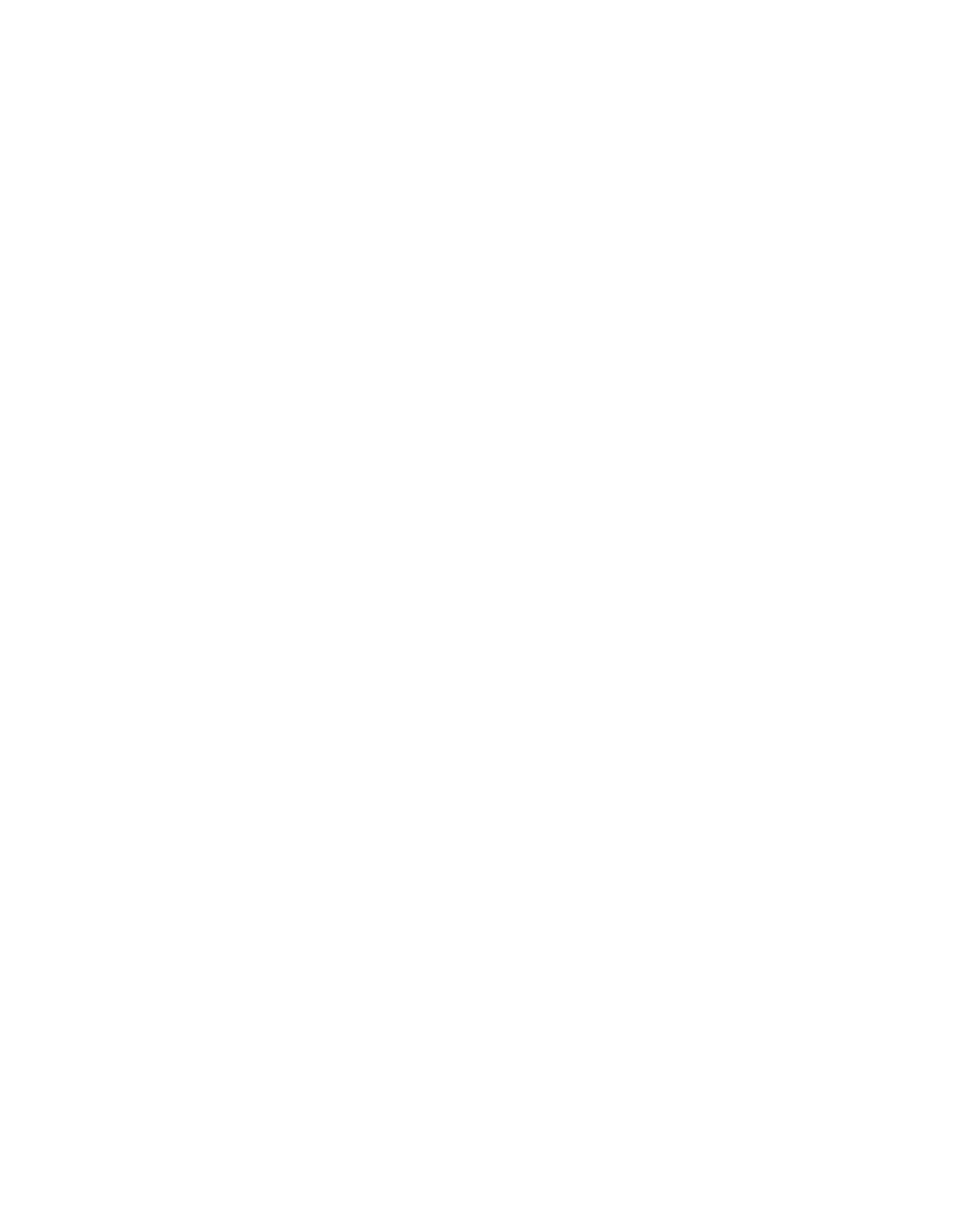# *3.0 Objectives*

The objective of the survey was to provide information on the experiences of respondents in using some selected health care services. The survey focussed on two main topics: waiting for specialized services for a new illness or condition and access to basic health care.

The topics in the area of waiting times included:

- experience of respondents requiring care from a medical specialist such as a cardiologist, allergist, etc.;
- experience of respondents requiring non-emergency surgery such as cardiac surgery, joint surgery, etc.;
- experience of respondents requiring diagnostic tests: MRIs, CAT scans and angiographies .

Questions on their experiences covered information such as waiting time to access the service, acceptability of the waiting time and impact of the wait on the respondent.

The topics covered in the access to basic health care services included:

- experience of respondents in getting health information or advice;
- experience of respondents in getting health care services for routine or on-going care;
- experience of respondents in getting immediate care for minor heath problems such as fever, headache; sprained ankle, vomiting or unexplained rash, etc.
- experience of respondents in getting health care services in general.

Questions on their experiences covered information on access to services at different times of the day, difficulties encountered in getting services, type of services required, and where services were obtained.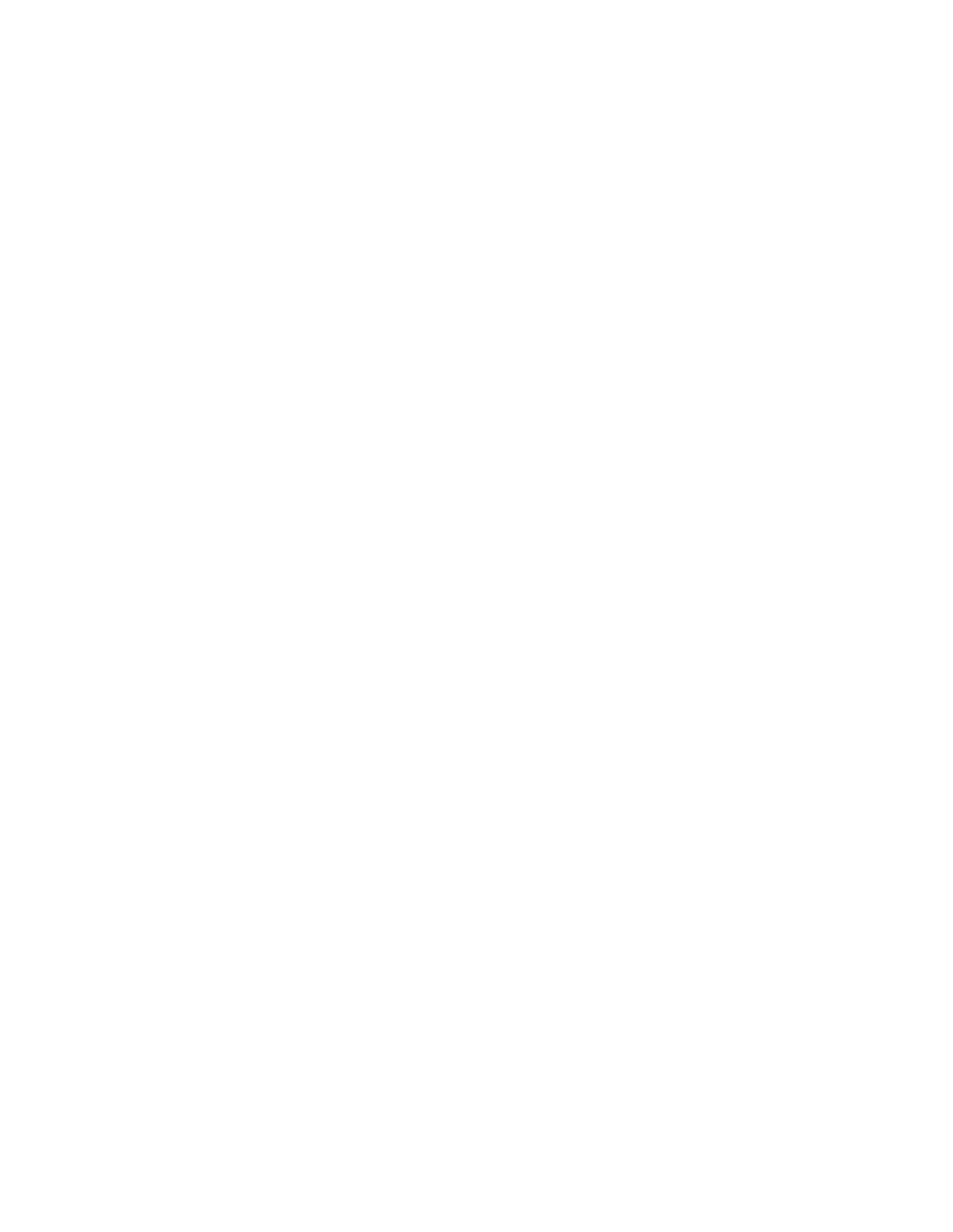## *4.0 Concepts and Definitions*

This chapter outlines concepts and definitions of interest to the users. The concepts and definitions used in the Canadian Communities Health Survey are described in section 4.1 while those specific to the Health Services Access Survey are given in section 4.2. Users are referred to Chapter 12 of this document for a copy of the actual survey forms used.

### *4.1 Canadian Communities Health Survey Concepts and Definitions*

Information from the Canadian Community Health Survey can be found in the documentation provided by the CCHS survey team with the data released.

### *4.2 Health Services Access Survey Concepts and Definitions*

#### 24/7

24 hours a day, 7 days a week

#### Access

The process when you are seeking and/or receiving health care services or health information.

#### Affected

Any effects, good or bad, experienced due to waiting for health services such as: stress and anxiety, pain, loss of income.

#### Diagnostic Test

An MRI, CT scan or angiography requested by your physician to determine or confirm a diagnosis. Does NOT include x-rays, blood tests, etc.

Difficulties (accessing health care services or information)

Any problems getting health services or information such as: getting a referral or appointment, waiting too long, service not available in the area, getting a family doctor, etc.

#### Family Member

A family member living in the household for whom the respondent is responsible for the health care needs (e.g. child, parent, spouse)

#### Health Care Information or Advice

Information regarding a new or existing health condition or disease obtained from a health care professional or telephone based service (e.g. tele-triage). Information may be about appropriate treatments or care or about who to contact for care (e.g. doctor, emergency room, hospital clinic). Does NOT include information from a resource book or the internet. Need a live interaction.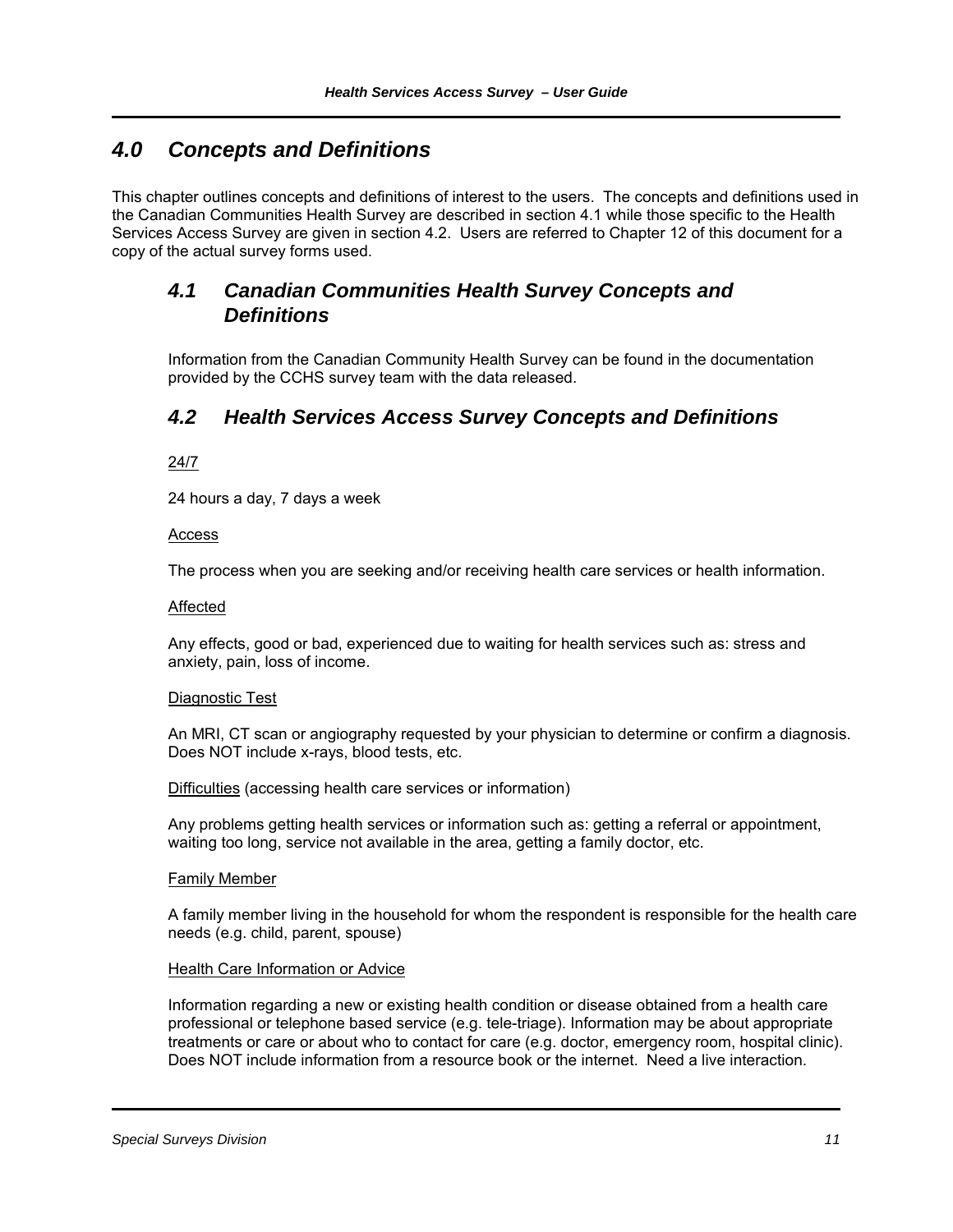#### Medical Specialist

Any medical doctor with a specialization e.g. cardiologist, oncologist, radiologist, psychiatrist, orthopedist, gynaecologist, etc.; does not include optometrists or family or general practitioners.

#### Minor Health Problem

Fever, vomiting, major headache, ankle sprained, minor burns, cuts, skin irritation, unexplained rash, etc. Non life threatening health problems or injuries due to a minor accident.

#### New illness or condition

An illness or condition that was just newly diagnosed; does not include specialist visits for on-going care for a previously diagnosed situation.

#### Non-emergency Surgery or Diagnostic Test

A booked or planned surgery or diagnostic test provided on an outpatient or inpatient basis. Does not refer to surgery provided through an admission to the hospital emergency room as a result of, for example, an accident or life-threatening situation.

#### Over Night Hospital Stay

Patient is admitted to a hospital and occupies a hospital bed for at least one night. Does not include overnight stay in an emergency room.

#### Patient in a hospital

Patient is admitted to a hospital and occupies a bed.

#### Routine or On-going Care

Health care provided by a family or general practitioner including an annual check-up, blood tests or routine care for an on-going illness (e.g. prescription refill)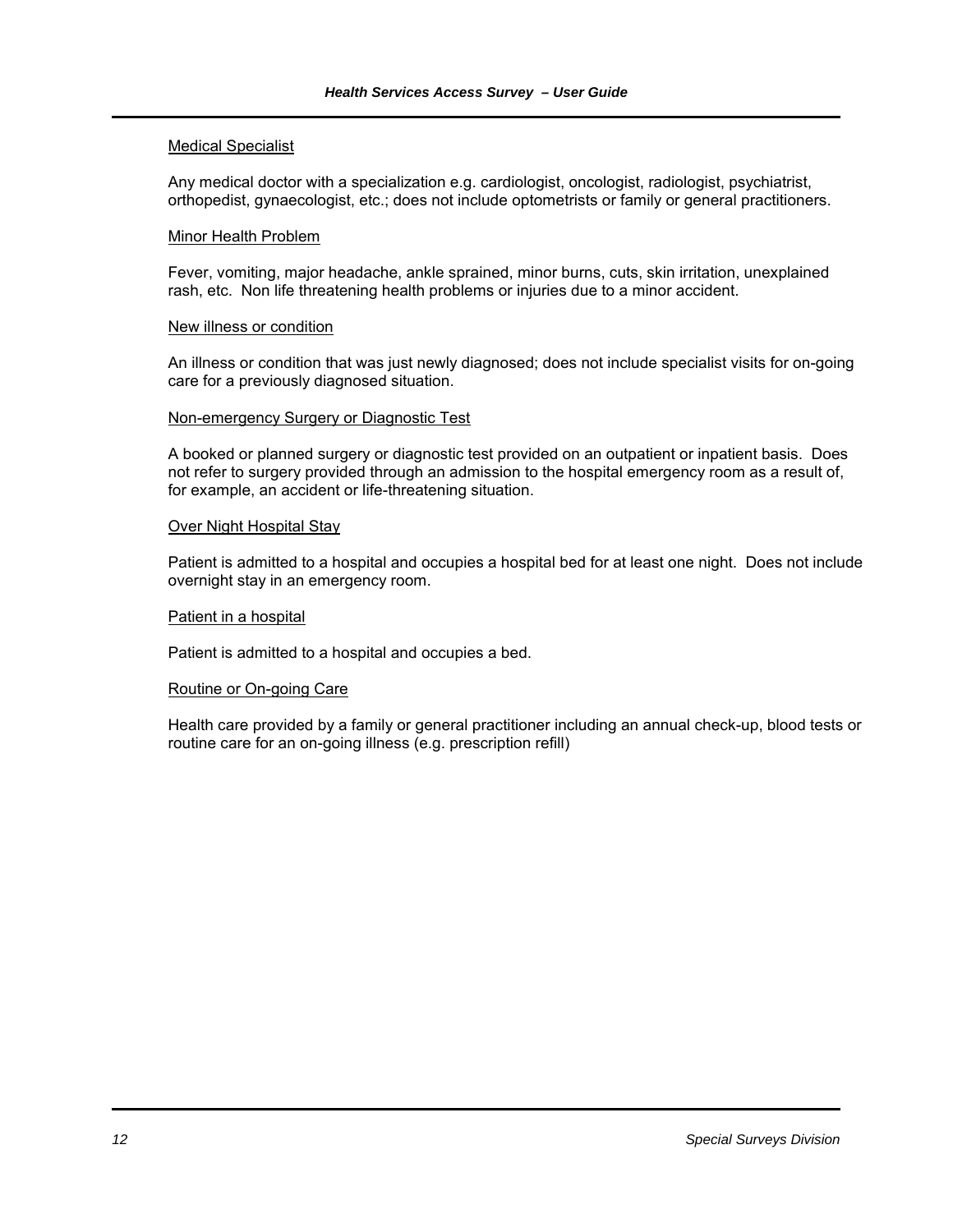# *5.0 Survey Methodology*

The Health Services Access Survey was administered in November and December 2001 to a sub-sample of the respondents to the Canadian Communities Health Survey (CCHS) sample. Sections 6.1 and 6.2 give a short overview of the CCHS sample design. Section 5.3 shows the modifications to this design that took place to accommodate the HSAS. Section 5.4 indicates the HSAS sample size by province.

# *5.1 Population Coverage*

The CCHS targets persons aged 12 years or older who are living in private dwellings in the ten provinces and the three territories. Persons living on Indian Reserves or Crown lands, clientele of institutions, full-time members of the Canadian Armed Forces and residents of certain remote regions are excluded from this survey. The CCHS covered approximately 98% of the Canadian population aged 12 or older.

## *5.2 Sample Design*

The CCHS uses a combination of two sampling frames to select their sample. The first is the same frame used by the Canadian Labour Force Survey (LFS). This survey design is a stratified, multistage design employing probability sampling at all stages. In regions where the LFS frame could not supply a sufficient sample size for the CCHS, a Random Digit Dialling (RDD) method was used to supplement the area frame sample.

Within each selected household, either one or two people aged 12 and over were selected. The number depended upon the household composition and was intended to increase the representation of two age groups of interest - youths (aged 12-19) and seniors (age 65+).

For more details on the CCHS sample design, see Béland (2002).<sup>1</sup>

### *5.3 Modifications to the CCHS design for the HSAS Supplement*

A sub-sample of CCHS respondents were selected to receive the HSAS. The sample size varied from one province to the next, depending upon the size of the province and whether the provincial ministry of health decided to supplement the collection of extra sample. In order for a CCHS respondent to be eligible to be selected for the HSAS he/she had to meet the following criteria i) The individual had to be at least fifteen years old as of November 1, 2001

ii) The individual had to have agreed to share his/her CCHS data with the provincial partners during the CCHS interview

iii) The individual had to have provided Statistics Canada with a telephone number at which he/she could be contacted

iv) No sample was selected from the three territories

In addition to the above requirements, there were other restrictions. Only one person per household could be selected (in some cases CCHS had selected two). Households that were selected for

9-14

<sup>&</sup>lt;sup>1</sup>Béland (2002). Canadian Community Health Survey - Methodological overview. Health Reports, Vol. 13, No. 3,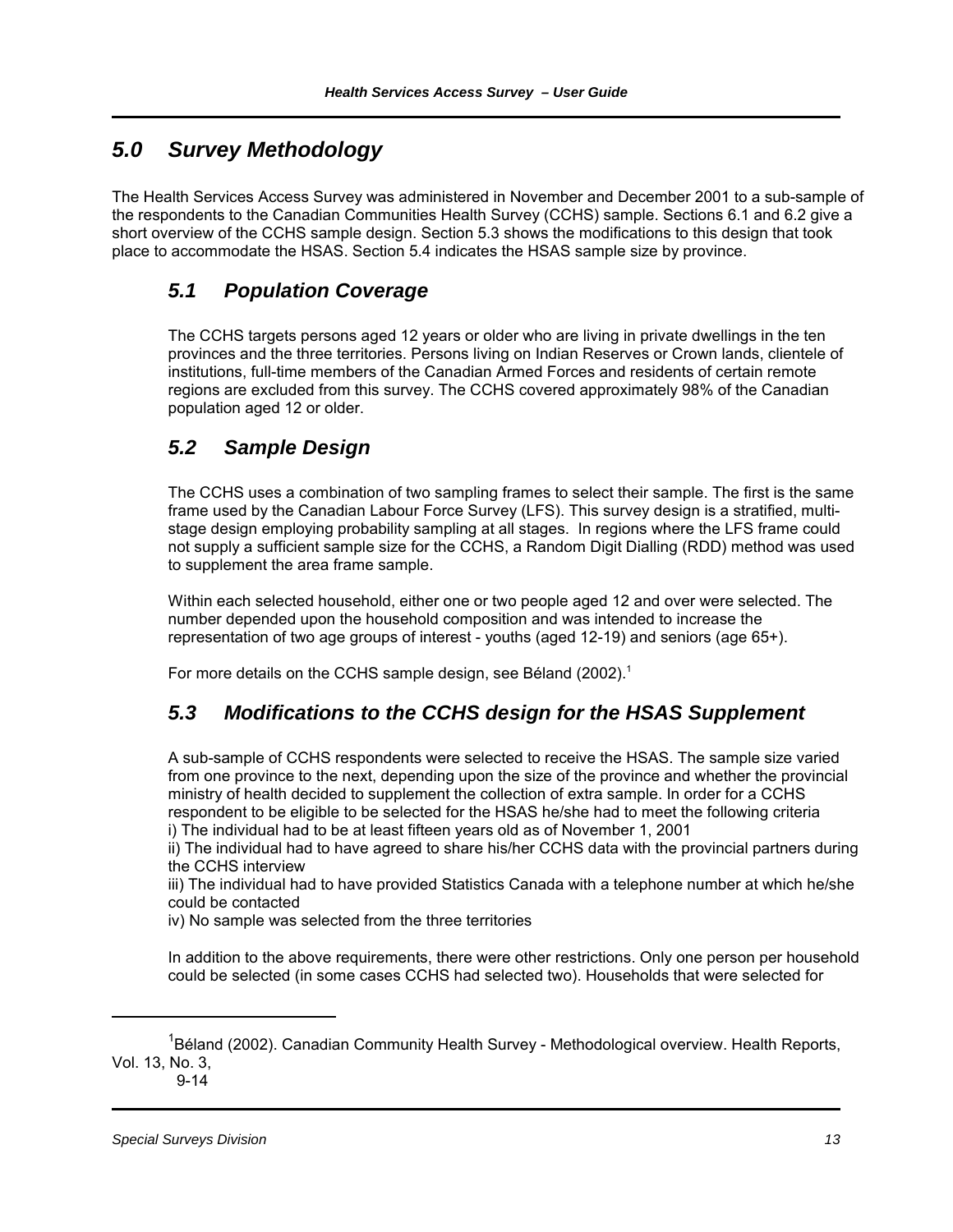September or October 2000 CCHS collection were ineligible to receive the HSAS (October respondents in PEI were the exception to this rule). Finally, people who were chosen for the CCHS via the Random Digit Dialling frame were not eligible to be selected, with the exception of those households chosen from five health regions where no CCHS sample had been selected from the LFS frame.

Once the sampling frame and sample size were finalized, the HSAS sample was selected by using a systematic sampling method from the frame sorted by a geographic identifier. This allowed all regions of a province to be covered by the HSAS.

### *5.4 Sample size by Province for the HSAS Supplement*

The following table shows the number of responding individuals from the CCHS who were selected to receive the HSAS supplement.

| <b>PROVINCE</b>           | <b>SAMPLE SIZE</b> |
|---------------------------|--------------------|
| Newfoundland and Labrador | 1000               |
| Prince Edward Island      | 1259               |
| Nova Scotia               | 1000               |
| New Brunswick             | 1000               |
| Quebec                    | 1250               |
| Ontario                   | 1400               |
| Manitoba                  | 1000               |
| Saskatchewan              | 1000               |
| Alberta                   | 3868               |
| <b>British Columbia</b>   | 4839               |
| CANADA                    | 17616              |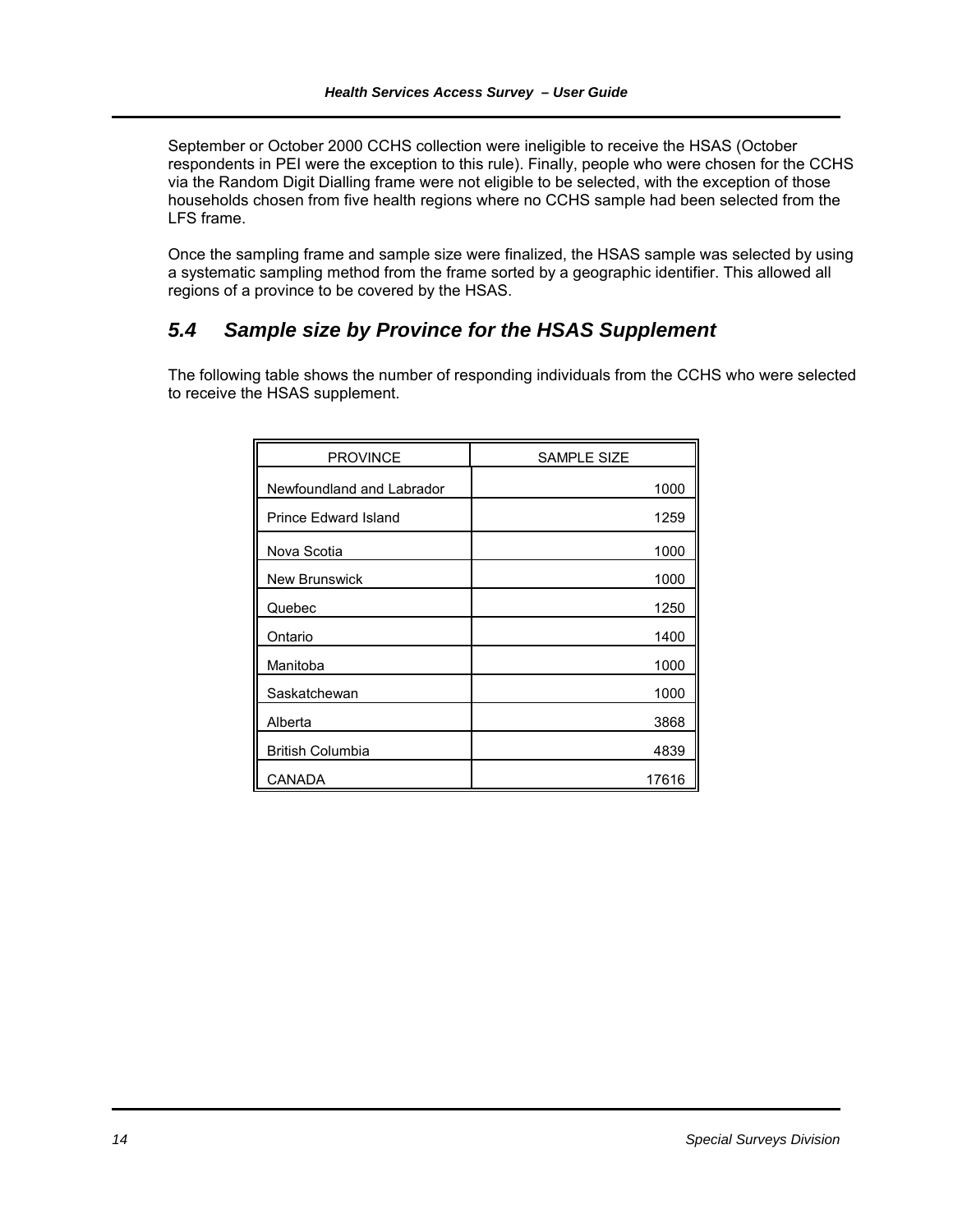# *6.0 Data Collection*

Data collection for the HSAS was carried out between November 19 and December 28, 2001.

### *6.1 Interviewing for the HSAS*

Statistics Canada interviewers are part-time employees hired and trained specifically to conduct Computer Assisted Personal Interviews for the Labour Force Survey and other major surveys such as the CCHS.

The interviews for the Health Services Access Survey were conducted by telephone with the selected respondent. Proxy interviews were not allowed for the HSAS.

### *6.2 Non-Response to the HSAS*

In total, 17,616 individuals were eligible for the Health Services Access Survey. A total of 14,210 of these individuals either responded or were found to no longer be in our target population (dead or institutionalized) for a response rate of 81%. The overall response rate to the CCHS had been 84.68%.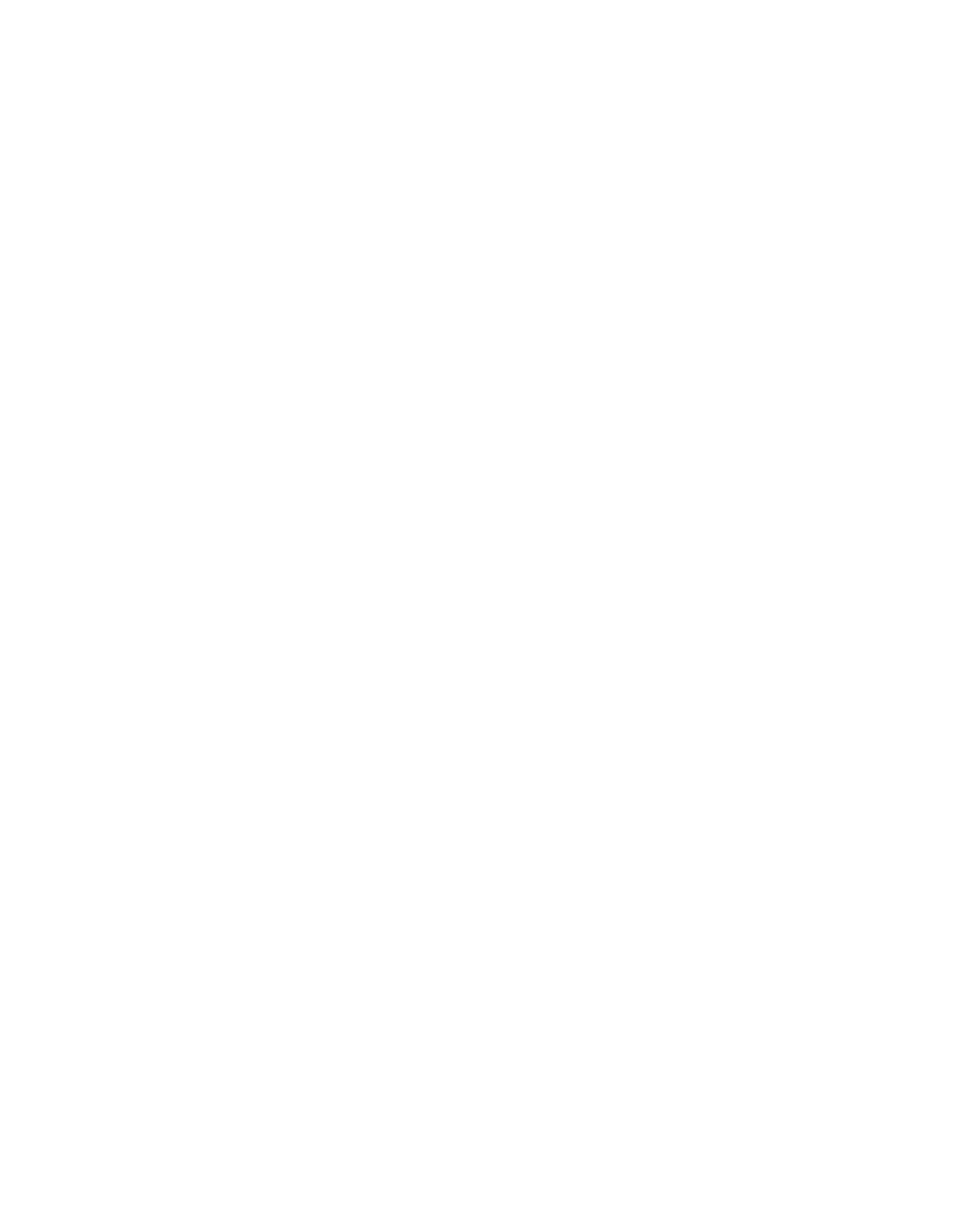# *7.0 Data Processing*

The main output of the HSAS is a "clean" microdata file. This chapter presents a brief summary of the processing steps involved in producing this file.

# *7.1 Data Capture*

Capture of survey data was accomplished using minicomputers. During this process any document containing at least one interviewer-completed item was captured and an unedited version of the computer record was electronically transmitted to Ottawa for further processing. In total 17,616 documents were captured and transmitted for the survey.

# *7.2 Editing*

The first stage of survey processing undertaken at head office was the replacement of any 'out-ofrange' values on the data file with blanks. This process was designed to make further editing easier.

The first type of error treated was errors in questionnaire flow, where questions which did not apply to the respondent (and should therefore not have been answered) were found to contain answers. In this case a computer edit automatically eliminated superfluous data by following the flow of the questionnaire implied by answers to previous, and in some cases, subsequent questions.

The second type of error treated involved a lack of information in questions which should have been answered. For this type of error, a non-response or "not-stated" code was assigned to the item.

# *7.3 Coding of Open-ended Questions*

A few data items on the questionnaire were recorded by interviewers in an open-ended format. A total of nine partially open-ended questions were included in the survey. These questions related to type of surgery and health conditions. A number of possible answers were provided for each question but giving the possibility to enter a write-in answer if the answer was not included in the list. In some cases, the answer given was recoded to an existing code while in other cases new answer categories were created.

# *7.4 Creation of Derived Variables*

A number of data items on the microdata file have been derived by combining items on the questionnaire in order to facilitate data analysis. All questions relating to waiting time were recoded to "days" as the respondents could provide an answer in using days, weeks or months. In order to simplify analysis the information was recoded into days. This process involved nine questions.

# *7.5 Weighting*

The principle behind estimation in a probability sample such as the HSAS is that each person in the sample "represents", besides himself or herself, several other persons not in the sample. For example, in a simple random 2% sample of the population, each person in the sample represents 50 persons in the population.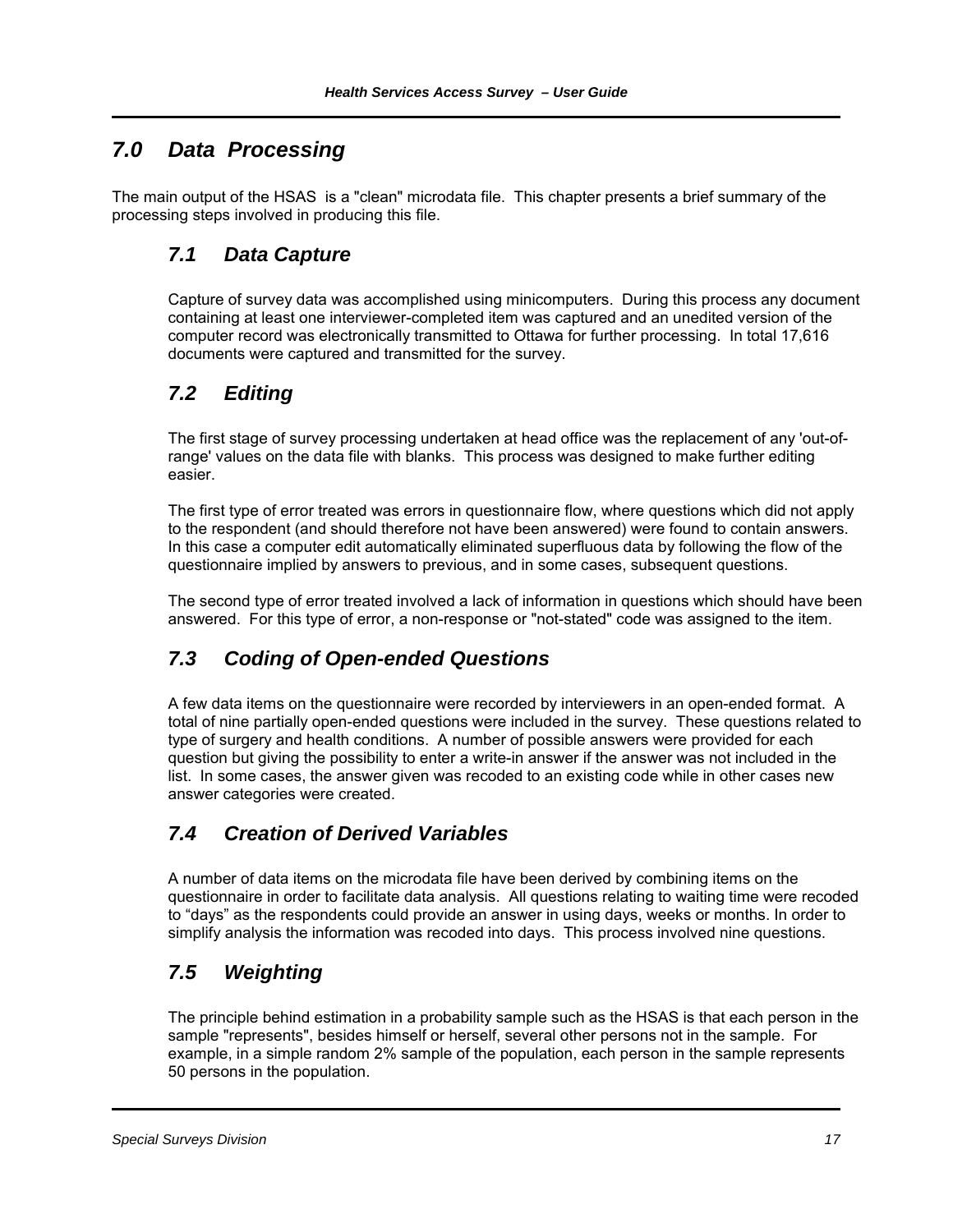The weighting phase is a step which calculates, for each record, what this number is. This weight appears on the microdata file, and **must** be used to derive meaningful estimates from the survey. For example, if the number of individuals who have had contact with a specialist during the past 12 months is to be estimated, it is done by selecting the records referring to those individuals in the sample with that characteristic and summing the weights entered on those records.

Details of the method used to calculate these weights are presented in Chapter 11.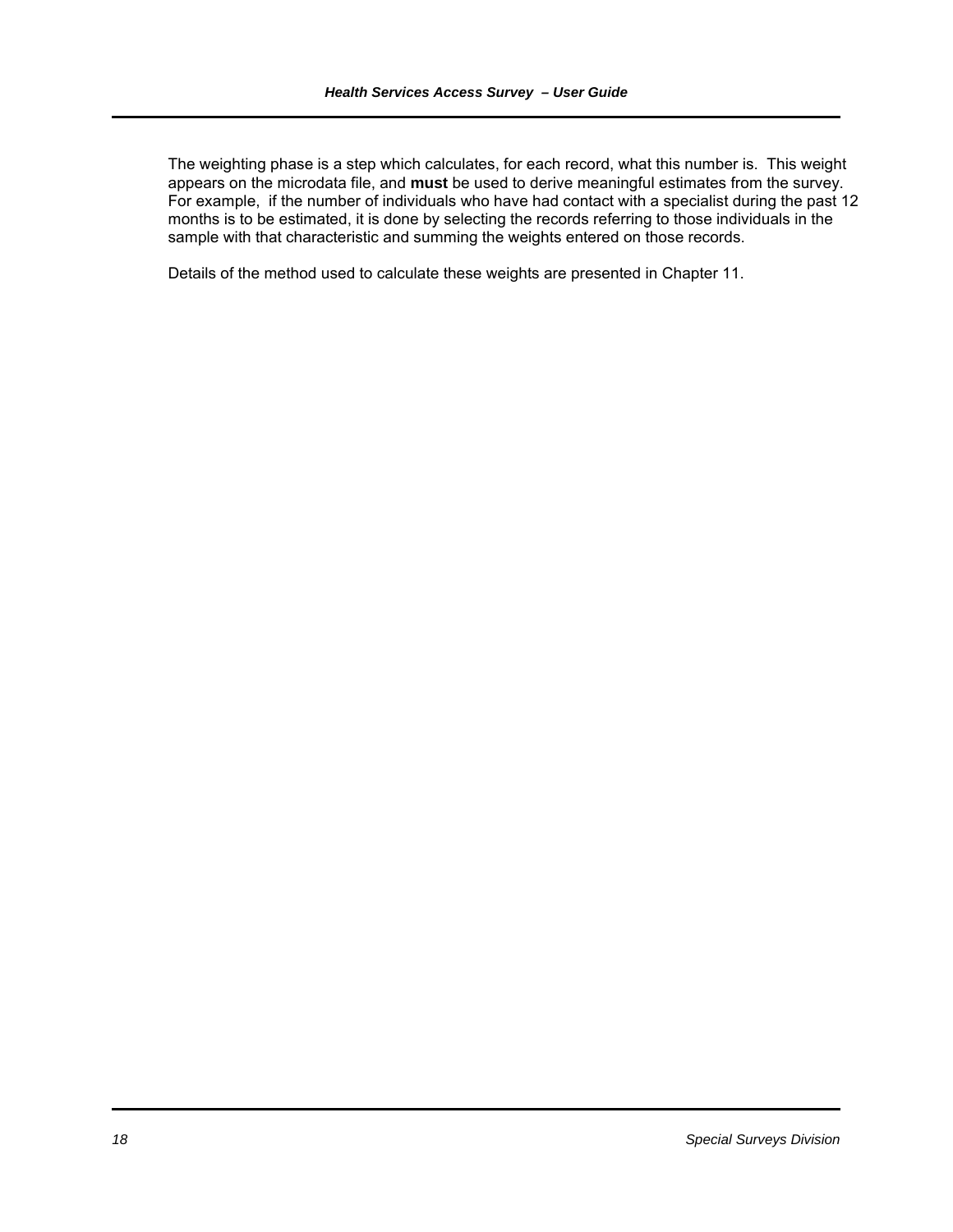# *8.0 Data Quality*

### *8.1 Response Rates*

The following table summarizes the response rates to the CCHS and to the HSAS.

|                                | Number of<br><b>CCHS</b><br>Respondents | <b>CCHS</b><br>Overall<br>Response<br>Rate* | <b>HSAS</b><br>Sample<br>Size | Number of<br><b>HSAS</b><br>Completed<br>Cases** | <b>HSAS</b><br>Percentage<br>of Completed<br>Cases | Number of<br>Records on<br><b>HSAS</b><br>File*** | Percentage of<br>Cases on<br><b>HSAS File</b> |
|--------------------------------|-----------------------------------------|---------------------------------------------|-------------------------------|--------------------------------------------------|----------------------------------------------------|---------------------------------------------------|-----------------------------------------------|
| Newfoundland<br>and Labrador   | 3,870                                   | 86.82%                                      | 1,000                         | 851                                              | 85.10%                                             | 773                                               | 77.30%                                        |
| <b>Prince Edward</b><br>Island | 3,651                                   | 84.73%                                      | 1,259                         | 1,063                                            | 84.43%                                             | 1,012                                             | 80.38%                                        |
| Nova Scotia                    | 5,319                                   | 88.83%                                      | 1,000                         | 870                                              | 87.00%                                             | 854                                               | 85.40%                                        |
| <b>New Brunswick</b>           | 4,996                                   | 88.50%                                      | 1,000                         | 835                                              | 83.50%                                             | 800                                               | 80.00%                                        |
| Québec                         | 22,667                                  | 85.60%                                      | 1,250                         | 1,096                                            | 87.68%                                             | 1,030                                             | 82.40%                                        |
| Ontario                        | 39,278                                  | 81.98%                                      | 1,400                         | 1,171                                            | 83.64%                                             | 1,099                                             | 78.50%                                        |
| Manitoba                       | 8,470                                   | 89.46%                                      | 1,000                         | 843                                              | 84.30%                                             | 799                                               | 79.90%                                        |
| Saskatchewan                   | 8,009                                   | 86.78%                                      | 1,000                         | 873                                              | 87.30%                                             | 833                                               | 83.30%                                        |
| Alberta                        | 14,456                                  | 85.09%                                      | 3,868                         | 3,237                                            | 83.69%                                             | 3,087                                             | 79.81%                                        |
| <b>British</b><br>Columbia     | 18,302                                  | 84.65%                                      | 4,839                         | 4,074                                            | 84.19%                                             | 3,923                                             | 81.07%                                        |
| <b>CANADA</b>                  | 131,535                                 | 84.68%                                      | 17,616                        | 14,913                                           | 84.66%                                             | 14,210                                            | 80.67%                                        |

\* The CCHS response rate accounts for non-response at both the household and person level.

\*\* The number of HSAS completed cases includes selected individuals who were found to be dead or living in an institution at the time of the HSAS interview.

\*\*\* Completed cases that were dropped from the HSAS file include those who people were found to be dead or institutionalized at the time of the HSAS interview, who were later found not to have passed all of the CCHS minimum edit criteria or who did not agree to share their HSAS data with the survey partners

# *8.2 Survey Errors*

The estimates derived from this survey are based on a sample of households. Somewhat different figures might have been obtained if a complete census had been taken using the same questionnaire, interviewers, supervisors, processing methods, etc. as those actually used. The difference between the estimates obtained from the sample and the results from a complete count taken under similar conditions is called the sampling error of the estimate.

Errors which are not related to sampling may occur at almost every phase of a survey operation. Interviewers may misunderstand instructions, respondents may make errors in answering questions, the answers may be incorrectly entered on the questionnaire and errors may be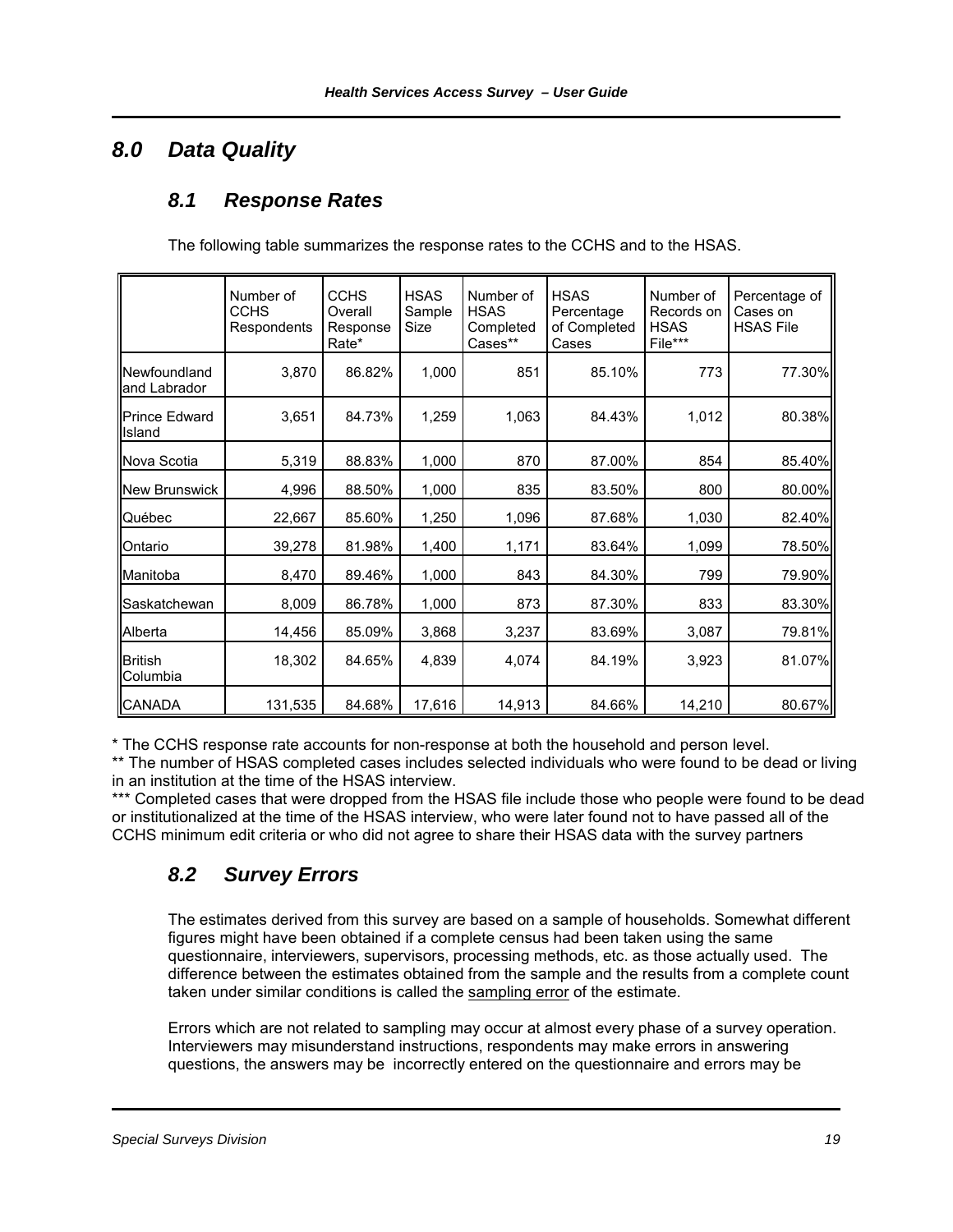introduced in the processing and tabulation of the data. These are all examples of non-sampling errors.

Over a large number of observations, randomly occurring errors will have little effect on estimates derived from the survey. However, errors occurring systematically will contribute to biases in the survey estimates. Considerable time and effort was made to reduce non-sampling errors in the survey. Quality assurance measures were implemented at each step of the data collection and processing cycle to monitor the quality of the data. These measures included the use of highly skilled interviewers, extensive training of interviewers with respect to the survey procedures and questionnaire, observation of interviewers to detect problems of questionnaire design or misunderstanding of instructions, procedures to ensure that data capture errors were minimized and coding and edit quality checks to verify the processing logic.

### *8.2.1 The Frame*

Because the HSAS was a supplement to the CCHS, any impacts that the frame had on the CCHS apply to the HSAS as well. The CCHS used both the LFS frame and an RDD frame. The LFS frame excludes about 2% of all households in the 10 provinces of Canada. This includes people living on Indian reserves and in extremely remote regions. The RDD frame excludes all households that do not have a telephone number (slightly more than 1% of the population).

Any non-response to the CCHS had an impact on the HSAS frame. The CCHS weighting procedures were derived in order to minimize this impact. In addition, certain individuals were excluded from HSAS based upon the CCHS available. There were approximately 4% of the people for whom a complete date of birth was not available. However for most of these people, a year and month of birth was available so that the age could be easily estimated. For the rest, an approximate age was included, so an age as of November 2001 could be derived for all individuals. Approximately 5% of the CCHS respondents did not provide Statistics Canada with a phone number, which was a necessity to be eligible to be selected for the HSAS. Likewise, about 4% of the respondents had not agreed to share their CCHS data with the provincial partners and therefore were also ineligible to be selected for the HSAS. Both of these groups were accounted for in the weighting steps. If this sub-group of ineligible people are different from the overall population, then it could impact upon the quality of the results.

### *8.2.2 Data Collection*

Interviewer training consisted of reading the Health Services Access Interviewers' Manual, practicing with the training cases on the laptop computer, and discussing any questions with senior interviewers before the start of the survey. A description of the background and objectives of the survey was provided, as well as a glossary of terms and a set of questions and answers. The collection period ran from November  $19<sup>th</sup>$  to December  $28<sup>th</sup>$ , 2001.

### *8.2.3 Data Processing*

During processing of the data, a small number of record were dropped from the file because of data quality issues. As well, item non-response is separated in three categories i.e. "Don't know" where the respondent was unable to provide the information, "refused" where the respondent did not want to respond to the question and "Not stated" for missing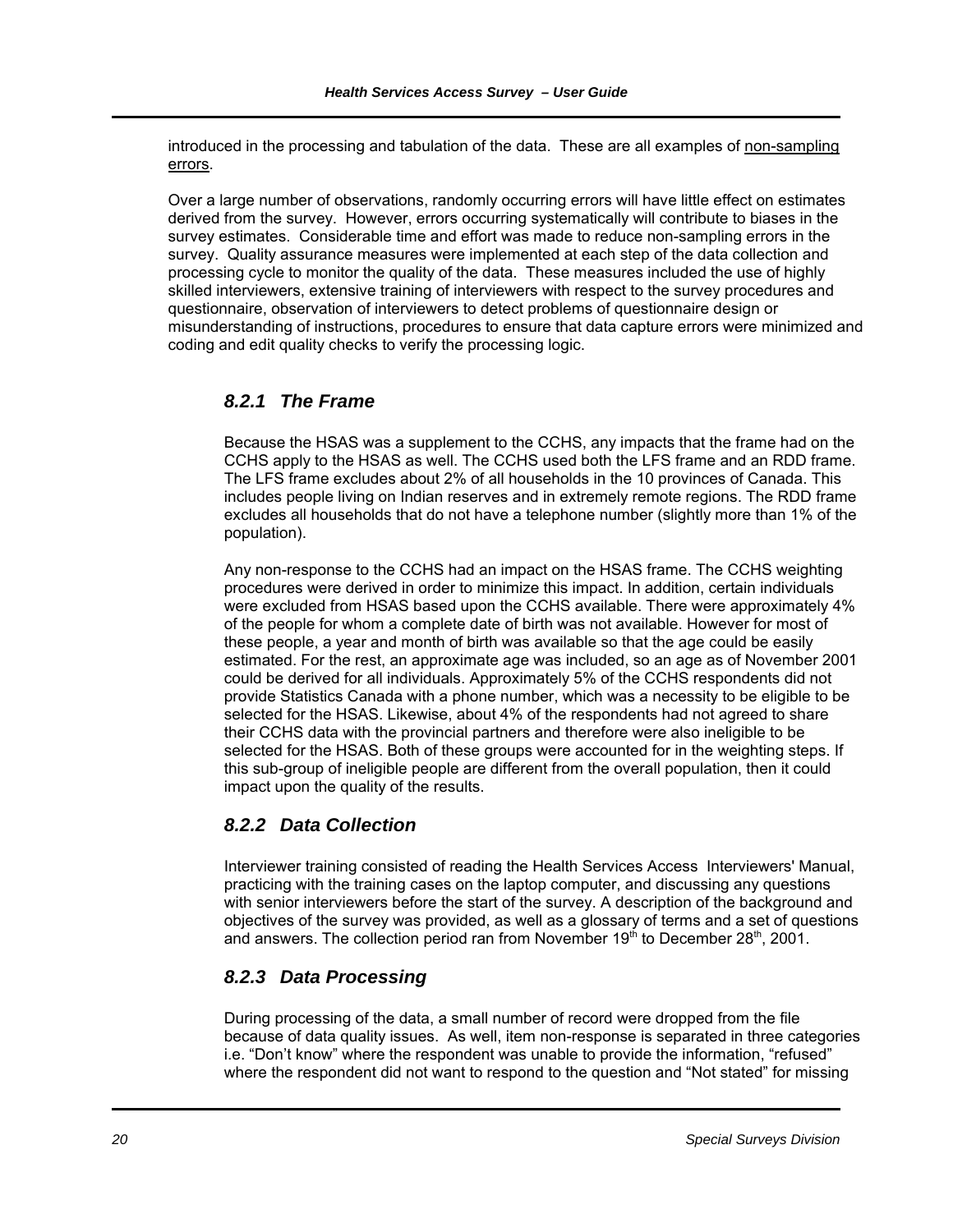information because of a "Don't know" or "refused " in a previous question. The number of partial response are minimal for this survey usually less than five by item.

### *8.2.4 Measurement of sampling error*

Since it is an unavoidable fact that estimates from a sample survey are subject to sampling error, sound statistical practice calls for researchers to provide users with some indication of the magnitude of this sampling error. This section of the documentation outlines the measures of sampling error which Statistics Canada commonly uses and which it urges users producing estimates from this microdata file to use also.

The basis for measuring the potential size of sampling errors is the standard error of the estimates derived from survey results.

However, because of the large variety of estimates that can be produced from a survey, the standard error of an estimate is usually expressed relative to the estimate to which it pertains. This resulting measure, known as the coefficient of variation (CV) of an estimate, is obtained by dividing the standard error of the estimate by the estimate itself and is expressed as a percentage of the estimate.

For example, suppose that, based upon the survey results, one estimates that 22.5% of Canadians aged 15 and over visited a medical specialist for a new illness or condition in the past 12 months, and this estimate is found to have standard error of 0.0079. Then the coefficient of variation of the estimate is calculated as :

$$
\left(\frac{0.0079}{0.225}\right) \times 100\% = 3.5\%
$$

There is more information on the calculation of CV in Chapter 11.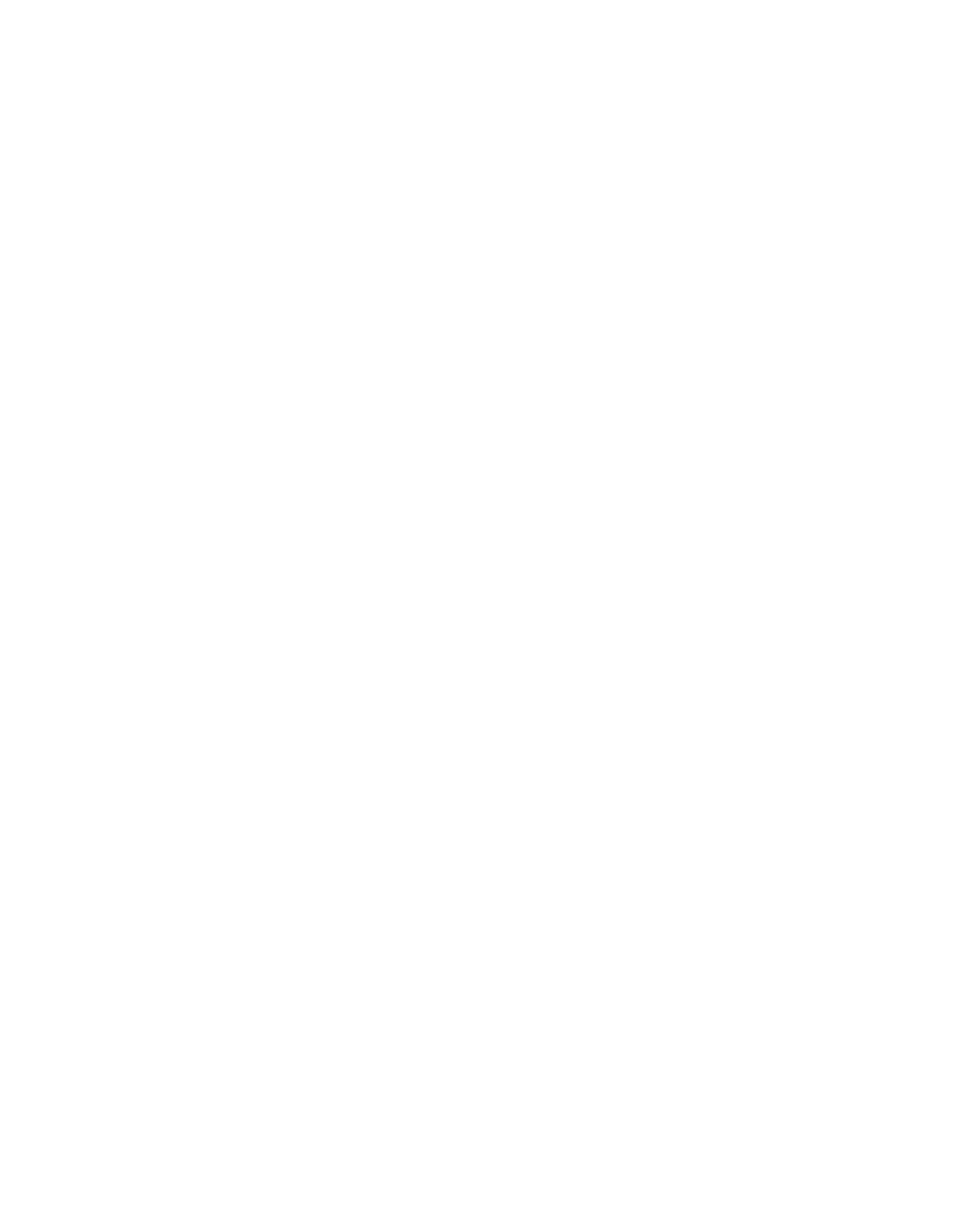## *9.0 Guidelines for Tabulation, Analysis and Release*

This chapter of the documentation outlines the guidelines to be adhered to by users tabulating, analysing, publishing or otherwise releasing any data derived from the survey microdata files. With the aid of these guidelines, users of microdata should be able to produce the same figures as those produced by Statistics Canada and, at the same time, will be able to develop currently unpublished figures in a manner consistent with these established guidelines.

### *9.1 Rounding Guidelines*

In order that estimates for publication or other release derived from these microdata files correspond to those produced by Statistics Canada, users are urged to adhere to the following guidelines regarding the rounding of such estimates:

- a) Estimates in the main body of a statistical table are to be rounded to the nearest hundred units using the normal rounding technique. In normal rounding, if the first or only digit to be dropped is 0 to 4, the last digit to be retained is not changed. If the first or only digit to be dropped is 5 to 9, the last digit to be retained is raised by one. For example, in normal rounding to the nearest 100, if the last two digits are between 00 and 49, they are changed to 00 and the preceding digit (the hundreds digit) is left unchanged. If the last digits are between 50 and 99 they are changed to 00 and the preceding digit is incremented by 1.
- b) Marginal sub-totals and totals in statistical tables are to be derived from their corresponding unrounded components and then are to be rounded themselves to the nearest 100 units using normal rounding.
- c) Averages, proportions, rates and percentages are to be computed from unrounded components (i.e. numerators and/or denominators) and then are to be rounded themselves to one decimal using normal rounding. In normal rounding to a single digit, if the final or only digit to be dropped is 0 to 4, the last digit to be retained is not changed. If the first or only digit to be dropped is 5 to 9, the last digit to be retained is increased by 1.
- d) Sums and differences of aggregates (or ratios) are to be derived from their corresponding unrounded components and then are to be rounded themselves to the nearest 100 units (or the nearest one decimal) using normal rounding.
- e) In instances where, due to technical or other limitations, a rounding technique other than normal rounding is used resulting in estimates to be published or otherwise released which differ from corresponding estimates published by Statistics Canada, users are urged to note the reason for such differences in the publication or release document(s).
- f) Under no circumstances are unrounded estimates to be published or otherwise released by users. Unrounded estimates imply greater precision than actually exists.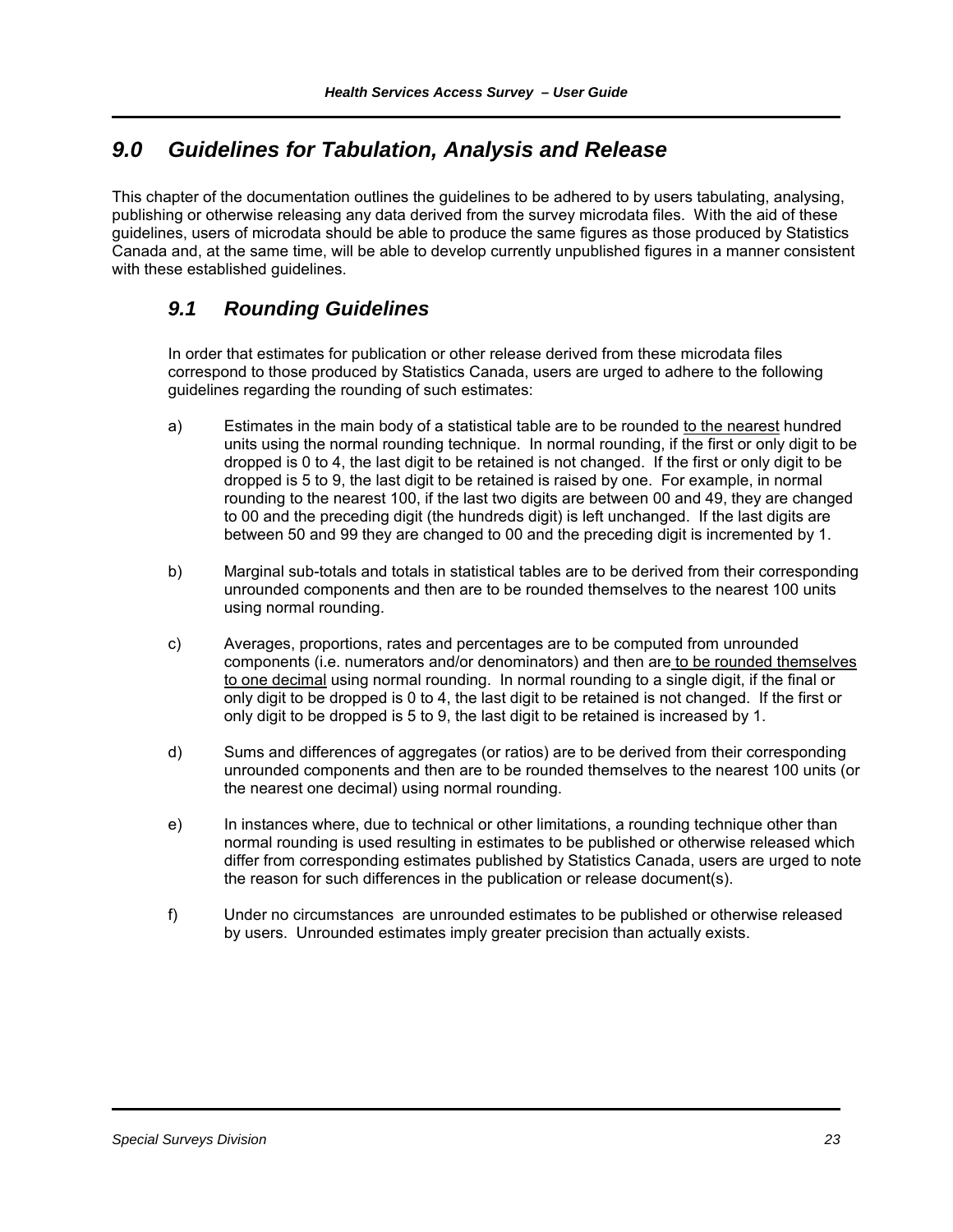### *9.2 Sample Weighting Guidelines for Tabulation*

The sample design used for the HSAS was not self-weighting. When producing simple estimates, including the production of ordinary statistical tables, users must apply the proper sampling weight.

If proper weights are not used, the estimates derived from the microdata files cannot be considered to be representative of the survey population, and will not correspond to those produced by Statistics Canada.

Users should also note that some software packages may not allow the generation of estimates that exactly match those available from Statistics Canada, because of their treatment of the weight field.

### *9.2.1 Definitions of types of estimates: Categorical vs. Quantitative*

Before discussing how the HSAS data can be tabulated and analysed, it is useful to describe the two main types of point estimates of population characteristics which can be generated from the microdata file for the HSAS.

#### Categorical Estimates

Categorical estimates are estimates of the number, or percentage of the surveyed population possessing certain characteristics or falling into some defined category. The number or proportion of people visiting a specialist in the past twelve months are examples of such estimates. An estimate of the number of persons possessing a certain characteristic may also be referred to as an estimate of an aggregate.

#### Examples of Categorical Questions:

- Q: In the past 12 months, did you require a visit to a medical specialist for a diagnosis or a consultation for a new illness or condition?
- R: Yes / No
- Q: Were you referred by ...?<br>R: A family doctor / Another
- A family doctor / Another specialist / Another health care provider

#### Quantitative Estimates

Quantitative estimates are estimates of totals or of means, medians and other measures of central tendency of quantities based upon some or all of the members of the surveyed population. They also specifically involve estimates of the form X/Y where X is an estimate of surveyed population quantity total and Y is an estimate of the number of persons in the surveyed population contributing to that total quantity.

An example of a quantitative estimate is the average number of days that a person had to wait to see a specialist. The numerator is an estimate of the total number of days that all people who saw a specialist had to wait for their appointment and its denominator is the number of persons who saw a specialist.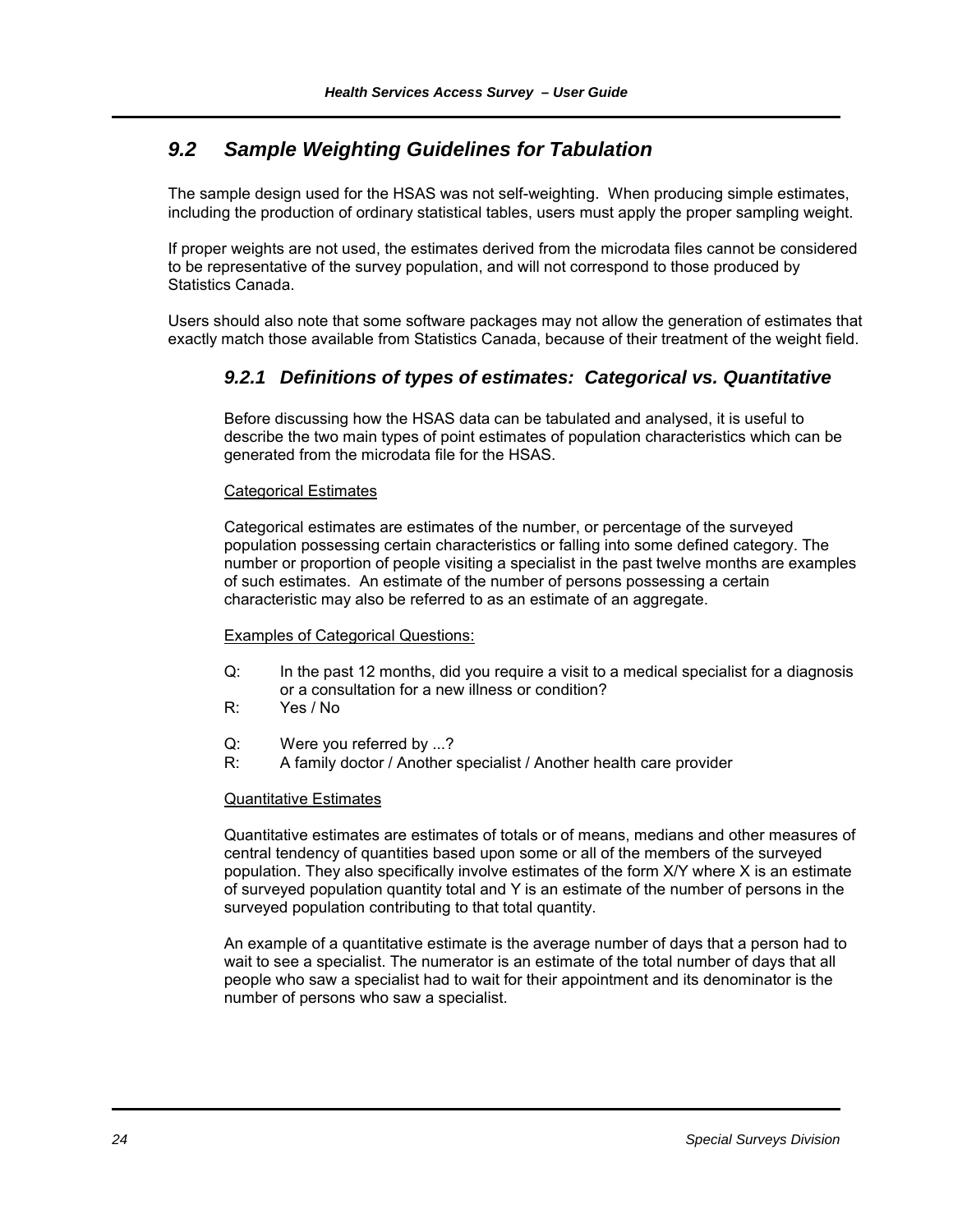Example of Quantitative Questions :

Q: How long did you have to wait to see the specialist?

R: | | | | | Days

### *9.2.2 Tabulation of Categorical Estimates*

Estimates of the number of people with a certain characteristic can be obtained from the microdata file by summing the final weights of all records possessing the characteristic(s) of interest. Proportions and ratios of the form X/Y are obtained by:

- (a) summing the final weights of records having the characteristic of interest for the numerator (X),
- (b) summing the final weights of records having the characteristic of interest for the denominator (Y), then
- (c) dividing estimate (a) by estimate (b); (X/Y).

### *9.2.3 Tabulation of Quantitative Estimates*

Estimates of quantities can be obtained from the microdata file by multiplying the value of the variable of interest by the final weight for each record, then summing this quantity over all records of interest. For example, to obtain an estimate of the total number of days that all people who had a visit to a specialist in the last twelve months waited for that visit, multiply the value reported in WT\_D08 (number of days that the person had to wait) by the final weight for the record, then sum this value over all records with WT\_Q02=1 (required a visit to a medical specialist in the last twelve months).

To obtain a weighted average of the form  $X/Y$ , the numerator  $(X)$  is calculated as for a quantitative estimate and the denominator (Y) is calculated as for a categorical estimate. For example, to estimate the average number of days that people who visited a specialist felt was an acceptable waiting time,

- (a) estimate the total number of days by multiplying the answer to WT\_D11 by the final weight for the record for all people in this category (WT\_Q02=1),
- (b) estimate the number of people in this category by summing the final weights of all records with WT\_Q02=1, then
- (c) divide estimate (a) by estimate (b).

### *9.3 Guidelines for Statistical Analysis*

The HSAS is based upon a complex sample design, with stratification, multiple stages of selection, and unequal probabilities of selection of respondents. Using data from such complex surveys presents problems to analysts because the survey design and the selection probabilities affect the estimation and variance calculation procedures that should be used. In order for survey estimates and analyses to be free from bias, the survey weights must be used.

While many analysis procedures found in statistical packages allow weights to be used, the meaning or definition of the weight in these procedures differ from that which is appropriate in a sample survey framework, with the result that while in many cases the estimates produced by the packages are correct, the variances that are calculated are poor. Variances for simple estimates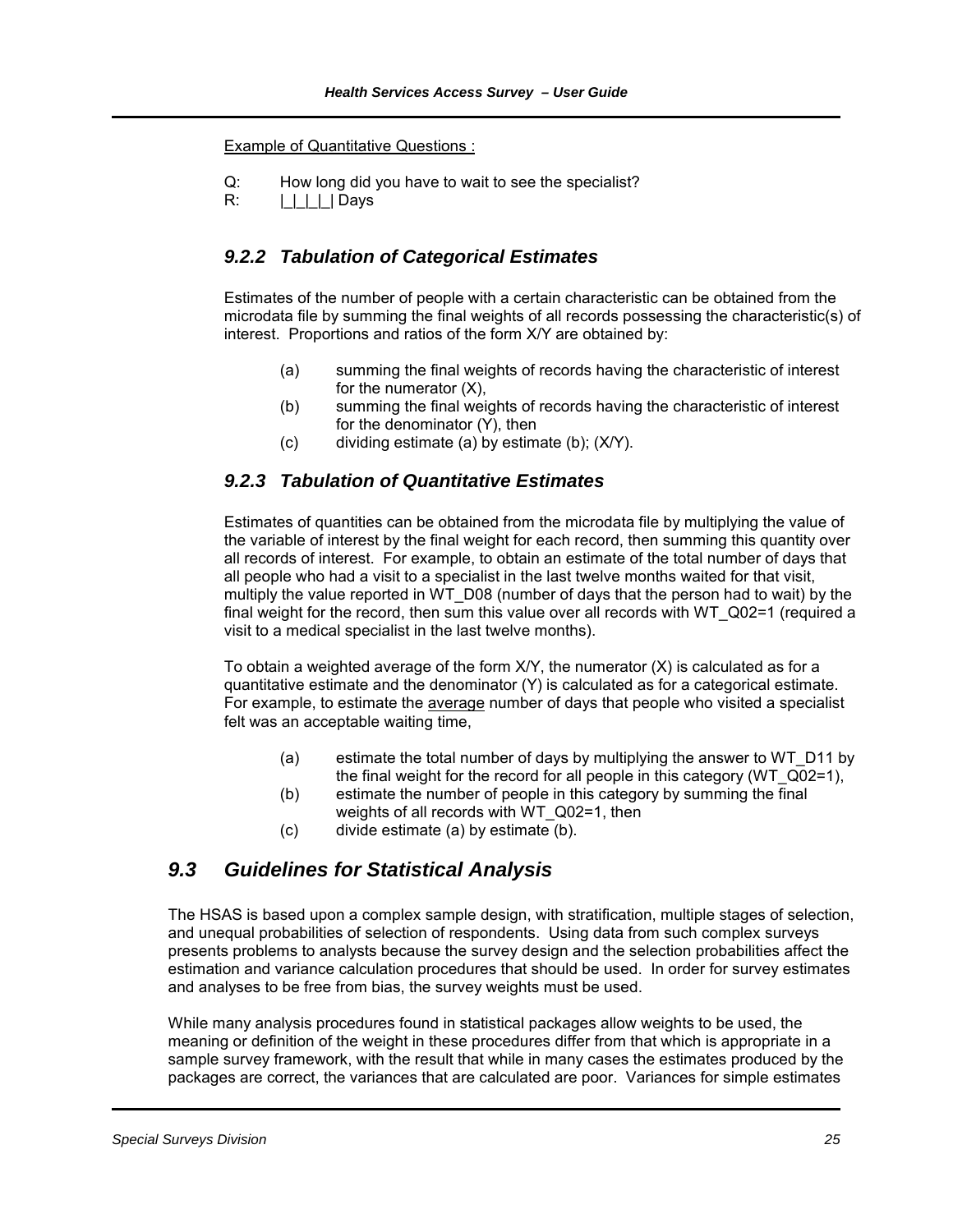such as totals, proportions and ratios (for qualitative variables) are provided in the accompanying Approximate Sampling Variability Tables.

For other analysis techniques (for example linear regression, logistic regression and analysis of variance), a method exists which can make the variances calculated by the standard packages more meaningful, by incorporating the unequal probabilities of selection. The method rescales the weights so that there is an average weight of 1.

For example, suppose that analysis of all male respondents is required. The steps to rescale the weights are as follows:

- select all respondents from the file who reported SEX=male
- Calculate the AVERAGE weight for these records by summing the original person weights from the microdata file for these records and then dividing by the number of respondents who reported SEX=male
- for each of these respondents, calculate a RESCALED weight equal to the original person weight divided by the AVERAGE weight
- perform the analysis for these respondents using the RESCALED weight.

However, because the stratification and clustering of the sample's design are still not taken into account, the variance estimates calculated in this way are likely to be under-estimates.

The calculation of truly meaningful variance estimates requires detailed knowledge of the design of the survey. Such detail cannot be given in this microdata file because of confidentiality. Variances that take the complete sample design into account can be calculated for many statistics by Statistics Canada on a cost recovery basis.

### *9.4 CV Release Guidelines*

Before releasing and/or publishing any estimate from HSAS, users should first determine the quality level of the estimate. The quality levels are *acceptable*, *marginal* and *unacceptable*. Data quality is affected by both sampling and non-sampling errors as discussed in Chapter 9. However for this purpose, the quality level of an estimate will be determined only on the basis of sampling error as reflected by the coefficient of variation as shown in the table below. Nonetheless users should be sure to read Chapter 9 to be more fully aware of the quality characteristics of these data.

First, the number of respondents who contribute to the calculation of the estimate should be determined. If this number is less than 30, the weighted estimate should be considered to be of unacceptable quality.

For weighted estimates based on sample sizes of 30 or more, users should determine the coefficient of variation of the estimate and follow the guidelines below. These quality level guidelines should be applied to weighted rounded estimates.

All estimates can be considered releasable. However, those of marginal or unacceptable quality level must be accompanied by a warning to caution subsequent users.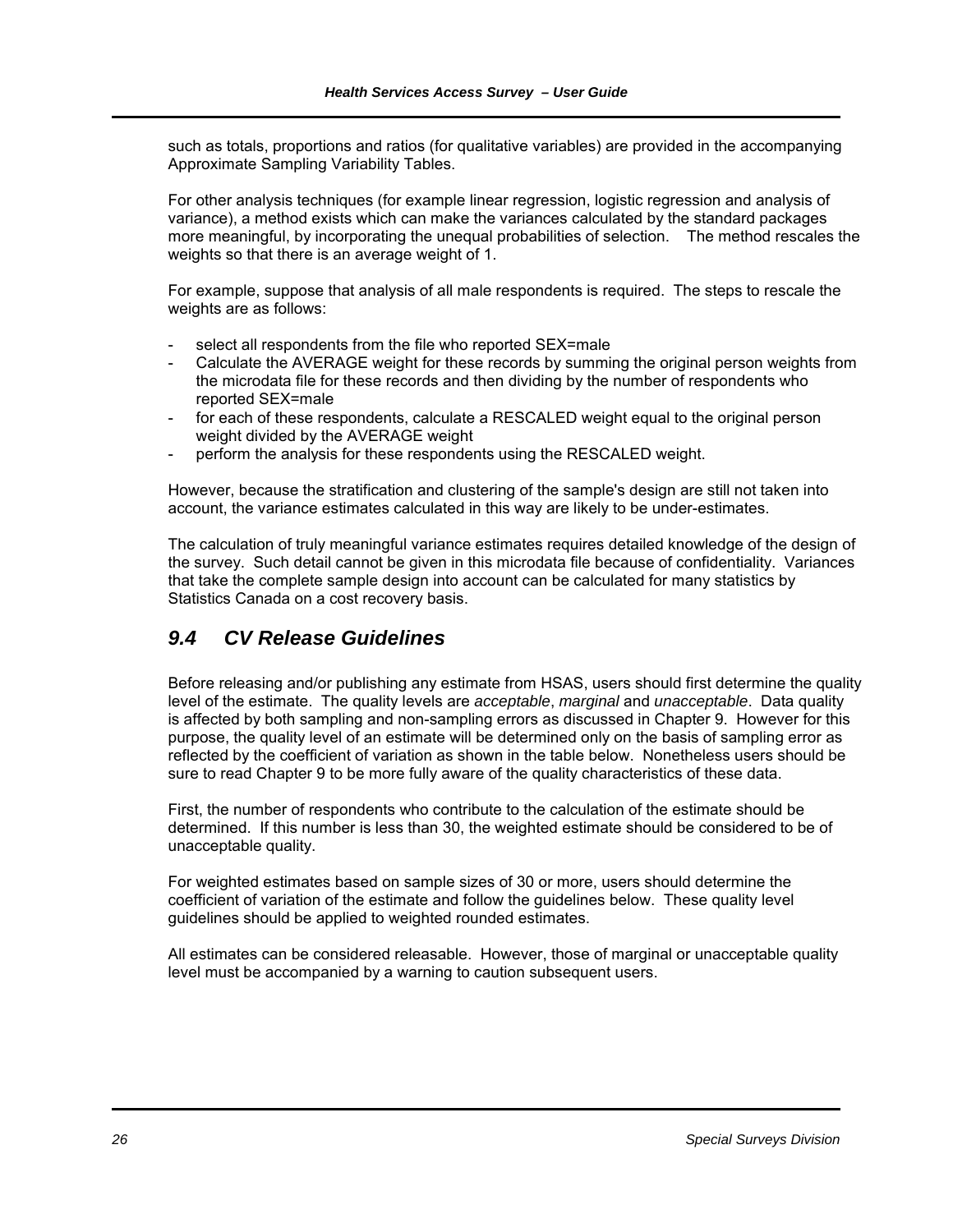#### **Quality Level Guidelines**

| <b>Quality Level of</b><br><b>Estimate</b> | <b>Guidelines</b>                                                                                                                                                                                                                                                                                                                                                                                                                                                                                                                                                                                       |
|--------------------------------------------|---------------------------------------------------------------------------------------------------------------------------------------------------------------------------------------------------------------------------------------------------------------------------------------------------------------------------------------------------------------------------------------------------------------------------------------------------------------------------------------------------------------------------------------------------------------------------------------------------------|
| 1. Acceptable                              | Estimates have:<br>a sample size of 30 or more, and<br>low coefficients of variation in the range 0.0% - 16.5%                                                                                                                                                                                                                                                                                                                                                                                                                                                                                          |
|                                            | No warning is required.                                                                                                                                                                                                                                                                                                                                                                                                                                                                                                                                                                                 |
| 2. Marginal                                | Estimates have:<br>a sample size of 30 or more, and<br>high coefficients of variation in the range 16.6% - 33.3%.<br>Estimates should be flagged with the letter M (or some similar identifier).<br>They should be accompanied by a warning to caution subsequent users<br>about the high levels of error, associated with the estimates.                                                                                                                                                                                                                                                               |
| 3. Unacceptable                            | Estimates have:<br>a sample size of less than 30, or<br>very high coefficients of variation in excess of 33.3%.<br>Statistics Canada recommends not to release estimates of unacceptable<br>quality. However, if the user chooses to do so then estimates should be<br>flagged with the letter U (or some similar identifier) and the following<br>warning should accompany the estimates:<br>"Please be warned that these estimates [flagged with the letter U] do not<br>meet Statistics Canada's quality standards. Conclusions based on these<br>data will be unreliable, and most likely invalid." |

### *9.5 Release cut-off's for the HSAS*

The following table provides an indication of the precision of population estimates as it shows the release cut-offs associated with each of the three quality levels introduced in the previous subsection. These cut-offs are derived from the CV tables discussed in Section 11.

For example, the table shows that the quality of a weighted estimate of 20,000 people possessing a given characteristic in Newfoundland and Labrador is marginal.

Note that these cut-offs are appropriate for estimates of population totals only. In the case of estimate of ratios, users should not use the numerator value (nor the denominator) in order to find the corresponding quality level. Rule 4 and Example 4 in Section 11.1 explain the right procedure to follow in the case of a ratio.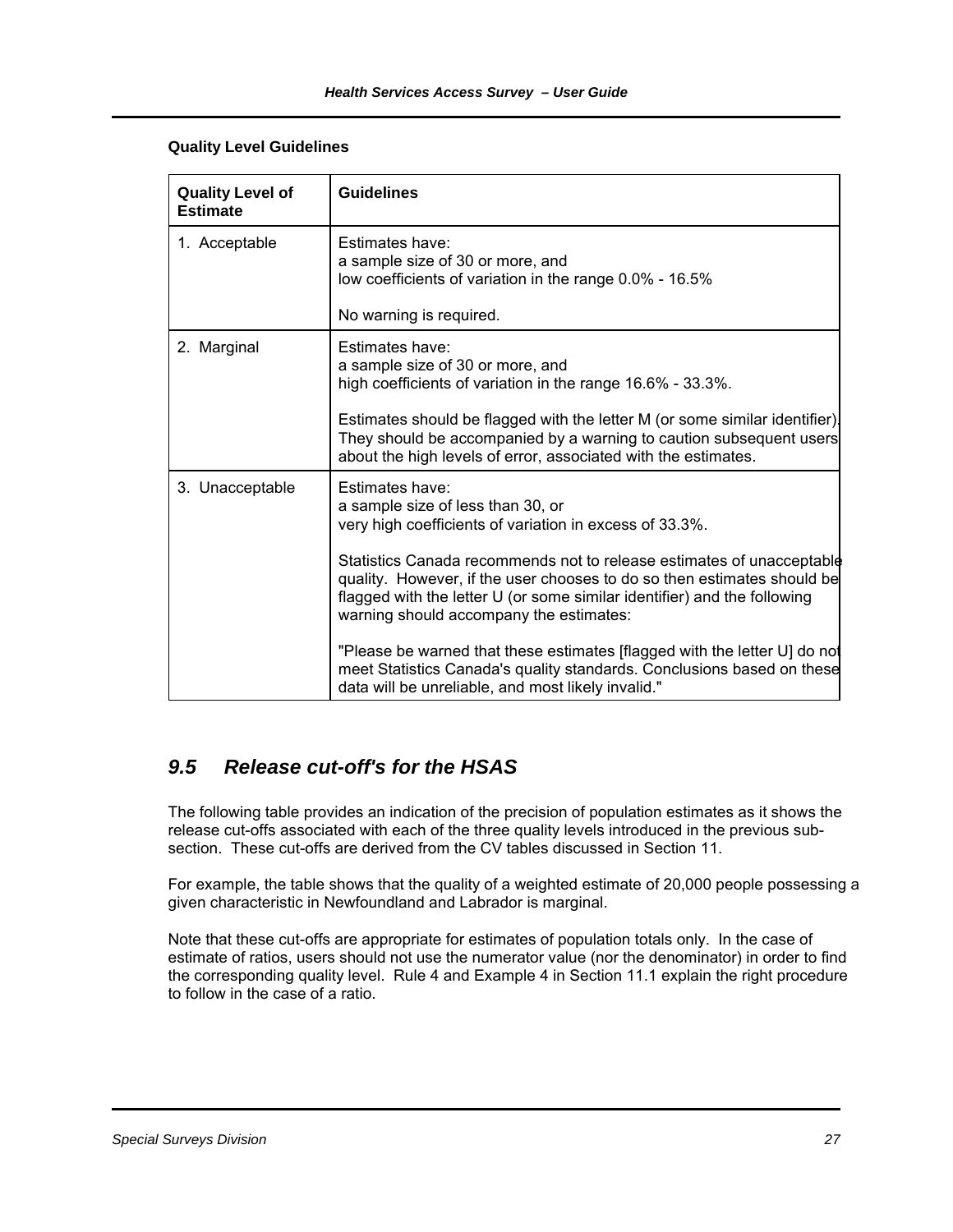| Province                    | Acceptable     | Marginal             | Unacceptable  |
|-----------------------------|----------------|----------------------|---------------|
| Newfoundland and Labrador   | 30,000 & over  | 8,000 to $<$ 30,000  | under 8,000   |
| <b>Prince Edward Island</b> | 6,000 & over   | 2,000 to <6,000      | under 2,000   |
| Nova Scotia                 | 53,000 & over  | 14,000 to $<$ 53,000 | under 14,000  |
| <b>New Brunswick</b>        | 37,000 & over  | 10,000 to < 37,000   | under 10,000  |
| Quebec                      | 391,000 & over | 101,000 to < 391,000 | under 101,000 |
| Ontario                     | 611,000 & over | 158,000 to < 611,000 | under 158,000 |
| Manitoba                    | 81,000 & over  | 21,000 to $< 81,000$ | under 21,000  |
| Saskatchewan                | 57,000 & over  | 15,000 to $<$ 57,000 | under 15,000  |
| Alberta                     | 53,000 & over  | 14,000 to <53,000    | under 14,000  |
| <b>British Columbia</b>     | 49,000 & over  | 49,000 to < 12,000   | under 12,000  |
| <b>CANADA</b>               | 339,000 & over | 84,000 to <339,000   | under 84,000  |

### **Table of Release Cut-offs**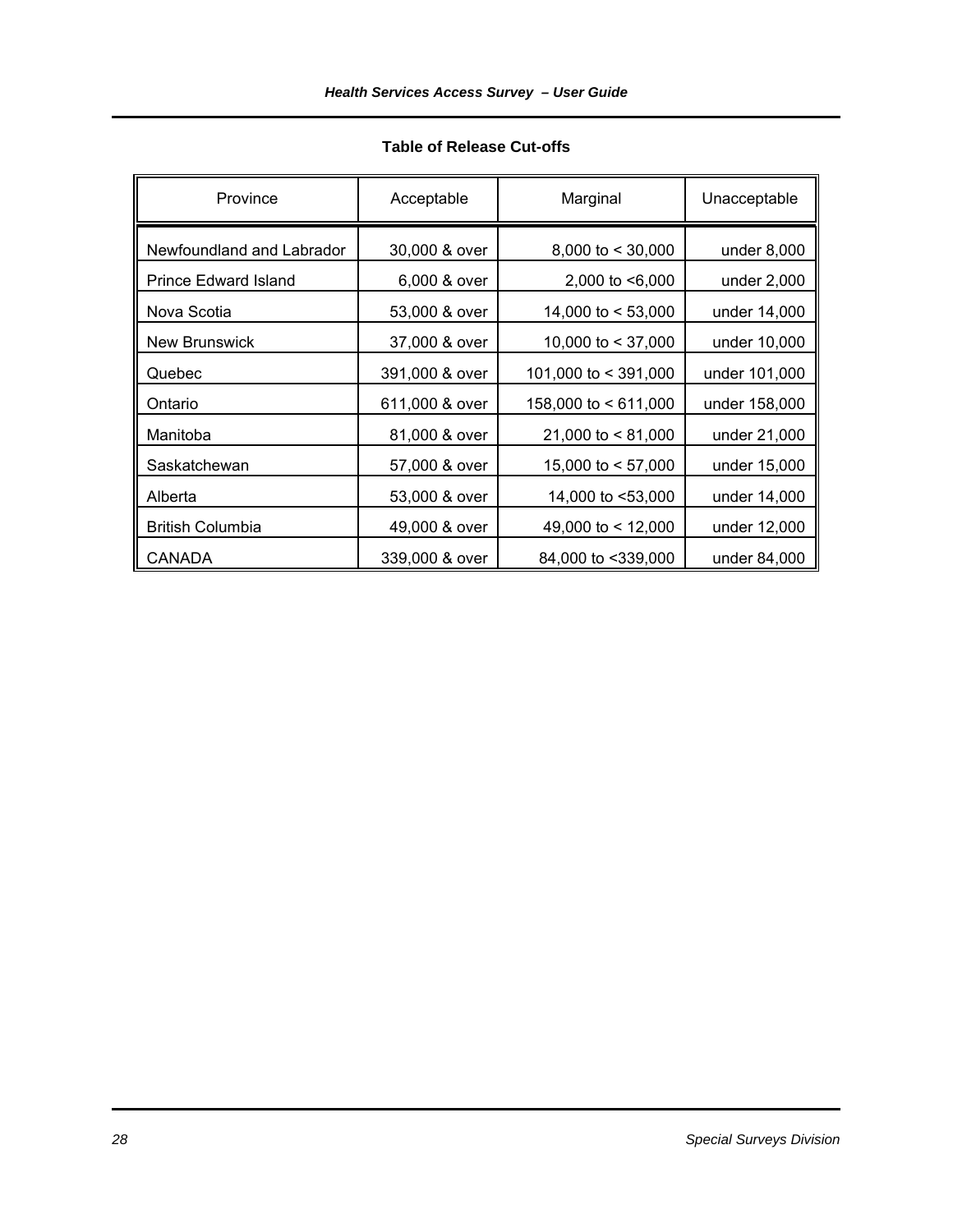# *10.0 Approximate Sampling Variability Tables*

In order to supply coefficients of variation which would be applicable to a wide variety of categorical estimates produced from this microdata file and which could be readily accessed by the user, a set of Approximate Sampling Variability Tables has been produced. These CV tables allow the user to obtain an approximate coefficient of variation based on the size of the estimate calculated from the survey data.

The coefficients of variation (CV) are derived using the variance formula for simple random sampling and incorporating a factor which reflects the multi-stage, clustered nature of the sample design. This factor, known as the design effect, was determined by first calculating design effects for a wide range of characteristics and then choosing from among these a conservative value (the 75<sup>th</sup> percentile) to be used in the look-up tables which would then apply to the entire set of characteristics.

The table below shows the conservative value of the design effects as well as sample sizes and population counts by province which were used to produce the Approximate Sampling Variability Tables.

| <b>PROVINCE</b>             | <b>DESIGN</b><br><b>EFFECT</b> | <b>NUMBER OF</b><br><b>RESPONDENTS</b> | <b>POPULATION</b> |
|-----------------------------|--------------------------------|----------------------------------------|-------------------|
| Newfoundland and Labrador   | 1.52                           | 773                                    | 439155            |
| <b>Prince Edward Island</b> | 1.6                            | 1012                                   | 111095            |
| Nova Scotia                 | 1.75                           | 854                                    | 753068            |
| <b>New Brunswick</b>        | 1.4                            | 800                                    | 606417            |
| Quebec                      | 1.95                           | 1030                                   | 6003232           |
| Ontario                     | 2.05                           | 1099                                   | 9528227           |
| Manitoba                    | 2.23                           | 799                                    | 863421            |
| Saskatchewan                | 1.84                           | 833                                    | 760508            |
| Alberta                     | 1.91                           | 3087                                   | 2389364           |
| <b>British Columbia</b>     | 1.61                           | 3923                                   | 3298846           |
| Canada                      | 5.36                           | 14210                                  | 24753333          |

All coefficients of variation in the Approximate Sampling Variability Tables are approximate and, therefore, unofficial. Estimates of actual variance for specific variables may be obtained from Statistics Canada on a cost-recovery basis. Since the approximate CV is conservative, the use of actual variance estimates may cause the estimate to be switched from one quality level to an other. For instance a *marginal* estimate could become *acceptable* based on the exact CV calculation.

Remember: if the number of observations on which an estimate is based is less than 30, the weighted estimate is most likely unacceptable and Statistics Canada recommends not to release such an estimate, regardless of the value of the coefficient of variation.

### *10.1 How to use the CV tables for Categorical Estimates*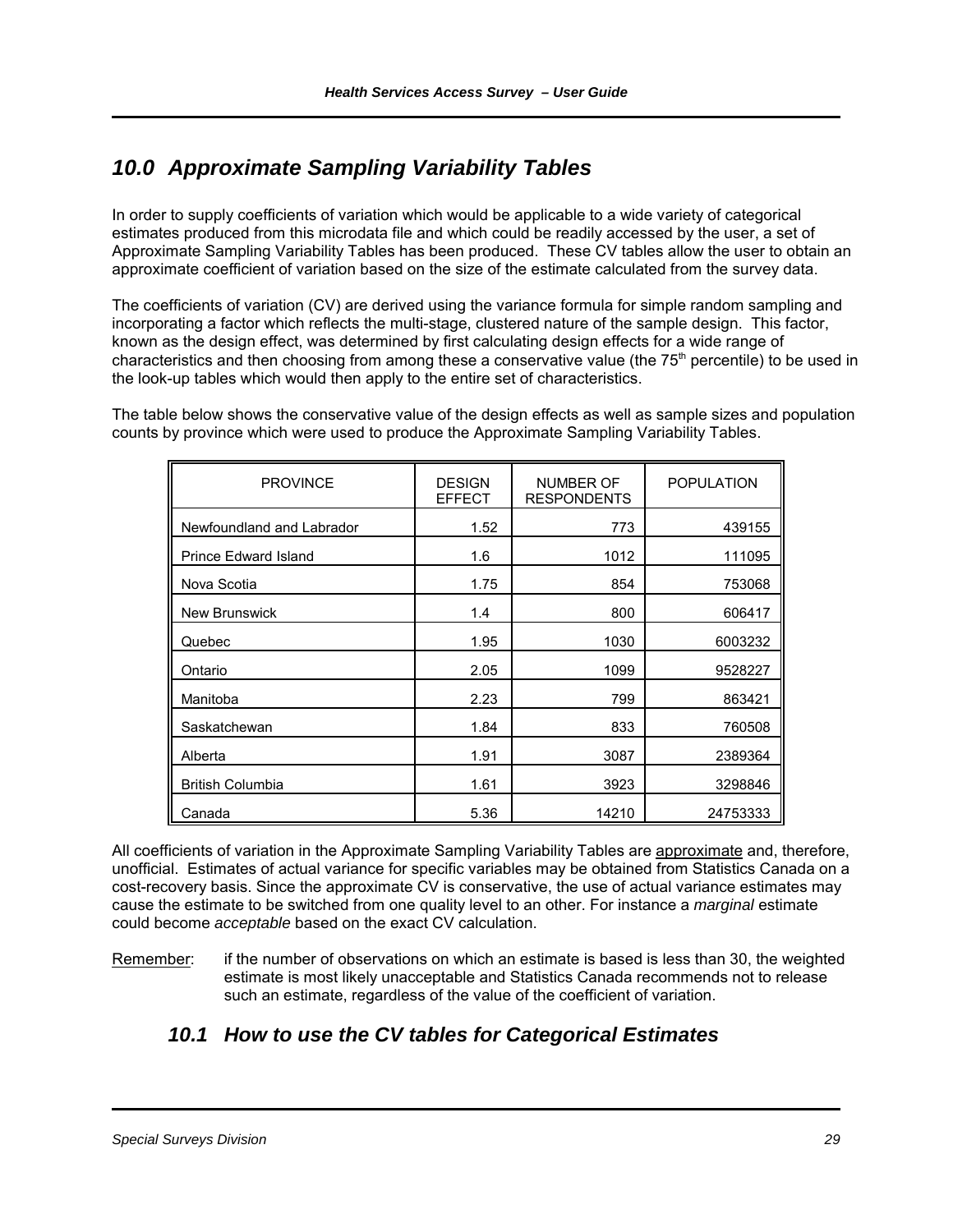The following rules should enable the user to determine the approximate coefficients of variation from the Sampling Variability Tables for estimates of the number, proportion or percentage of the surveyed population possessing a certain characteristic and for ratios and differences between such estimates.

#### **Rule 1: Estimates of Numbers Possessing a Characteristic (Aggregates)**

The coefficient of variation depends only on the size of the estimate itself. On the Sampling Variability Table for the appropriate geographic area, locate the estimated number in the left-most column of the table (headed "Numerator of Percentage") and follow the asterisks (if any) across to the first figure encountered. This figure is the approximate coefficient of variation.

### **Rule 2: Estimates of Proportions or Percentages Possessing a Characteristic**

The coefficient of variation of an estimated proportion or percentage depends on both the size of the proportion or percentage and the size of the total upon which the proportion or percentage is based. Estimated proportions or percentages are relatively more reliable than the corresponding estimates of the numerator of the proportion or percentage, when the proportion or percentage is based upon a sub-group of the population. For example, the proportion of people who had a nonemergency surgery in the reference period is more reliable than the estimated number of people who had a non-emergency surgery in the reference period. (Note that in the tables the cv's decline in value reading from left to right).

When the proportion or percentage is based upon the total population of the geographic area covered by the table, the cv of the proportion or percentage is the same as the cv of the numerator of the proportion or percentage. In this case, Rule 1 can be used.

When the proportion or percentage is based upon a subset of the total population (e.g. those in a particular sex or age group), reference should be made to the proportion or percentage (across the top of the table) and to the numerator of the proportion or percentage (down the left side of the table). The intersection of the appropriate row and column gives the coefficient of variation.

### **Rule 3: Estimates of Differences Between Aggregates or Percentages**

The standard error of a difference between two estimates is approximately equal to the square root of the sum of squares of each standard error considered separately. That is, the standard error of a difference (d =  $X_1 - X_2$ ) is:

$$
\sigma_{d} = \sqrt{(X_1 \alpha_1)^2 + (X_2 \alpha_2)^2}
$$

where  $X_1$  is estimate 1,  $X_2$  is estimate 2, and  $\alpha_1$  and  $\alpha_2$  are the coefficients of variation of  $X_1$  and  $X_2$ respectively. The coefficient of variation of  $\ddot{a}$  is given by  $\sigma_d/d$ . This formula is accurate for the difference between separate and uncorrelated characteristics, but is only approximate otherwise.

#### **Rule 4: Estimates of Ratios**

In the case where the numerator is a subset of the denominator, the ratio should be converted to a percentage and Rule 2 applied. This would apply, for example, to the case where the denominator is the number of people who had a non-emergency surgery and the numerator is the number of "people who had a cancer related non-emergency surgery".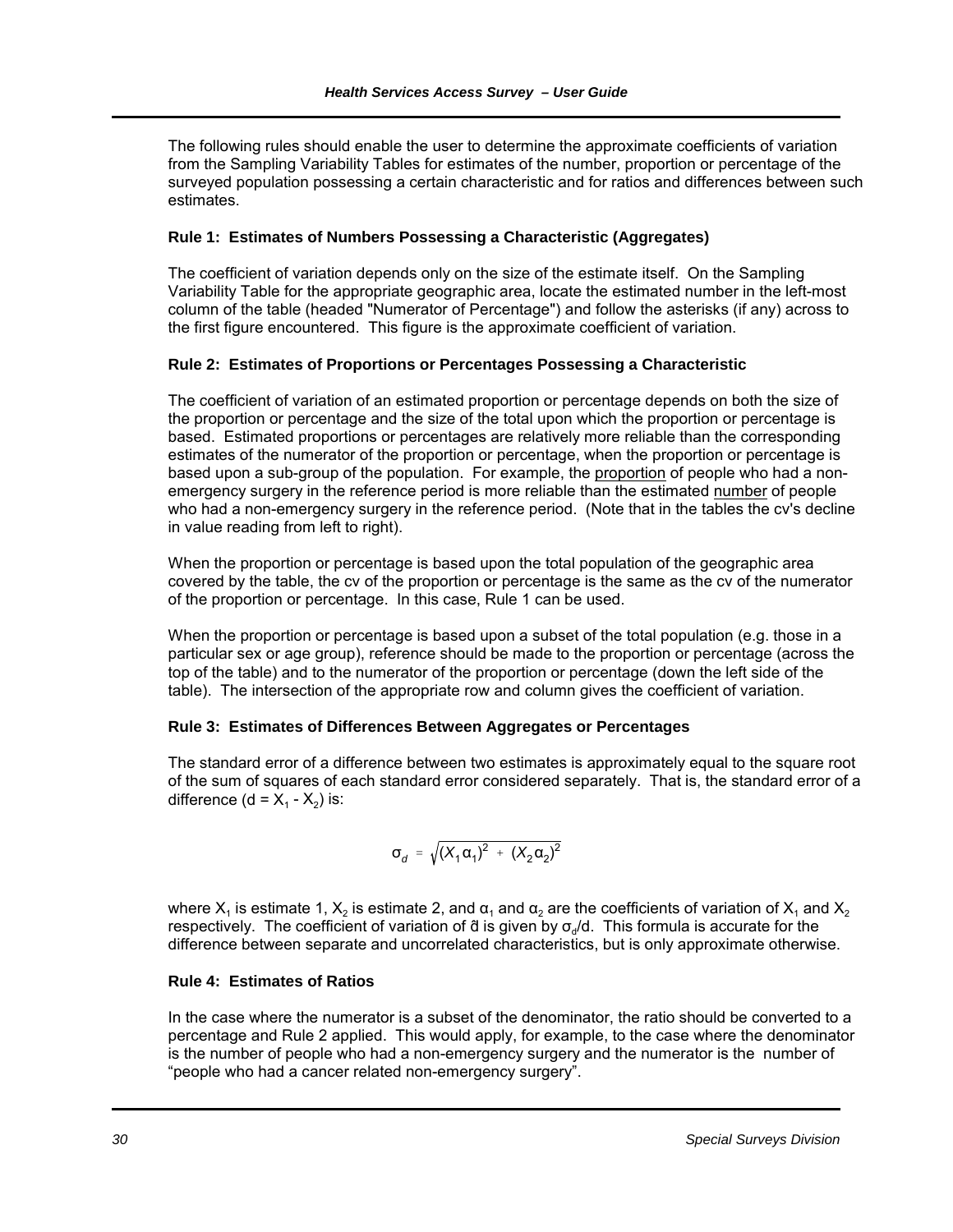In the case where the numerator is not a subset of the denominator, as for example, the ratio of the number of "people who required health information during regular office hours in the reference period" as compared to the number of "people who required health information during evenings and weekends in the reference period", the standard deviation of the ratio of the estimates is approximately equal to the square root of the sum of squares of each coefficient of variation considered separately multiplied by R. That is, the standard error of a ratio ( $R = X<sub>1</sub> / X<sub>2</sub>$ ) is:

$$
\sigma_{\cal R}~=~{\cal R}\sqrt{{\alpha_1}^2~+{\ \alpha_2}^2}
$$

where  $\alpha_1$  and  $\alpha_2$  are the coefficients of variation of  $X_1$  and  $X_2$  respectively. The coefficient of variation of R is given by  $\sigma_{\rm P}/R$ . The formula will tend to overstate the error if  $X_1$  and  $X_2$  are positively correlated and understate the error if  $X_1$  and  $X_2$  are negatively correlated.

#### **Rule 5: Estimates of Differences of Ratios**

In this case, Rules 3 and 4 are combined. The cv's for the two ratios are first determined using Rule 4, and then the cv of their difference is found using Rule 3.

### *10.1.1 Examples of using the CV tables for Categorical Estimates*

The following 'real life' examples are included to assist users in applying the foregoing Rules.

#### **Example 1 : Estimates of Numbers Possessing a Characteristic (Aggregates)**

Suppose that a user estimates that 1,388,106 Canadians had a non-emergency surgery in the reference period. How does the user determine the coefficient of variation of this estimate?

- (1) Refer to the cv table for CANADA.
- (2) The estimated aggregate (1,388,106) does not appear in the left-hand column (the 'Numerator of Percentage' column), so it is necessary to use the figure closest to it, namely 1,500,000.
- (3) The coefficient of variation for an estimated aggregate is found by referring to the first non-asterisk entry on that row, namely, 7.5%.
- (4) So the approximate coefficient of variation of the estimate is 7.5%. The finding that there were 1,388,106 Canadians who had a non-emergency surgery in the reference period is publishable with no qualifications.

#### **Example 2 : Estimates of Proportions or Percentages Possessing a Characteristic**

Suppose that the user estimates that 147,918/1,388,106=10.67% of the Canadians who had a non-emergency surgery in the reference period reported that it was a hip or knee replacement surgery. How does the user determine the coefficient of variation of this estimate?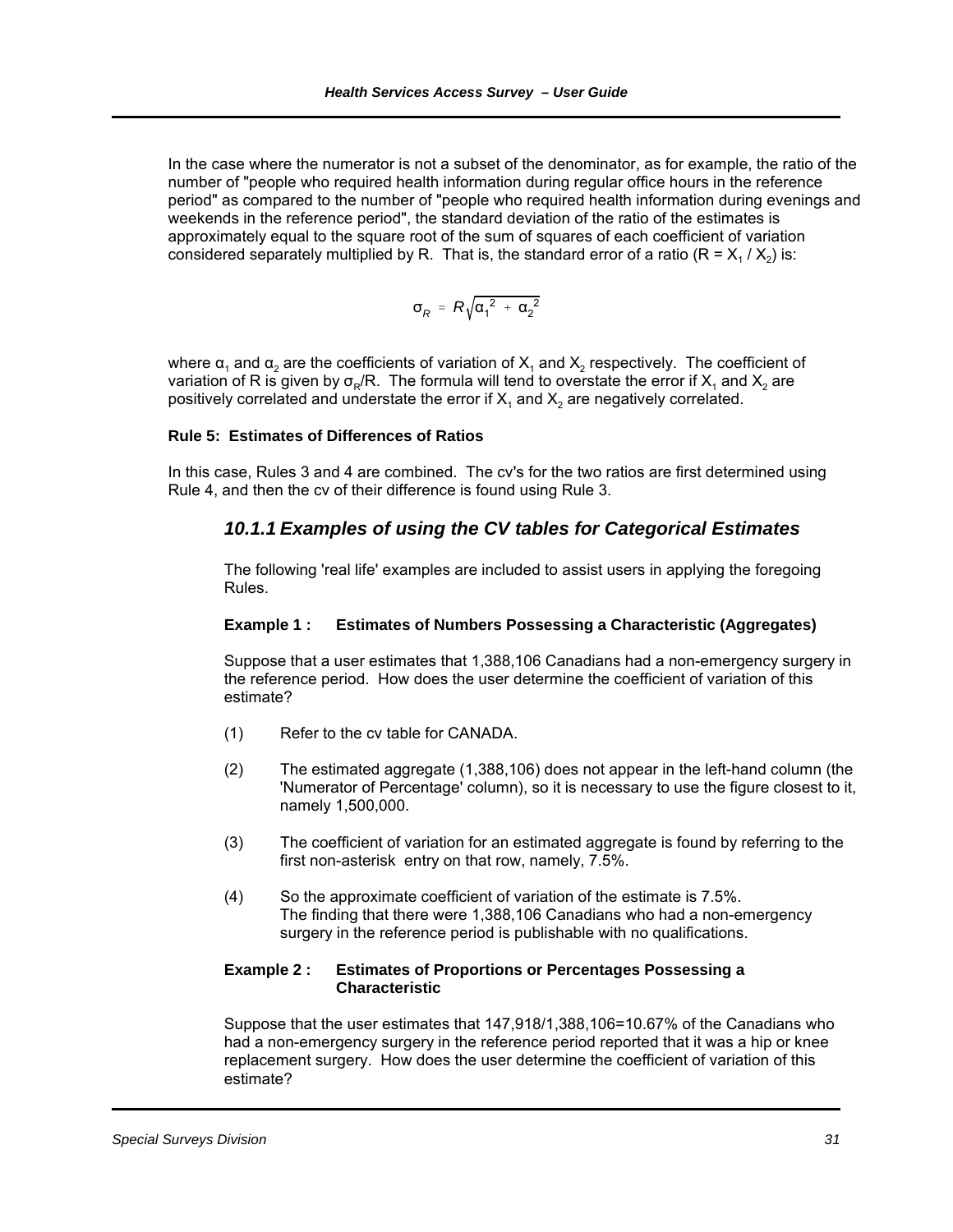- (1) Refer to the table for CANADA.
- (2) Because the estimate is a percentage which is based on a subset of the total population (i.e., people who had a non-emergency surgery), it is necessary to use both the percentage (10.67%) and the numerator portion of the percentage (147,918) in determining the coefficient of variation.
- (3) The numerator, 147,918, does not appear in the left-hand column (the 'Numerator of Percentage' column) so it is necessary to use the figure closest to it, namely 150,000. Similarly, the percentage estimate does not appear as any of the column headings, so it is necessary to use the figure closest to it, 10.0%.
- (4) The figure at the intersection of the row and column used, namely 23.7% is the coefficient of variation to be used.
- (5) So the approximate coefficient of variation of the estimate is 23.7%. The finding that 10.67% of the Canadians who had a non-emergency surgery reported that it was a hip or knee replacement surgery can be published, but should be flagged with the letter M (or some similar identifier). It should be accompanied by a warning to caution subsequent users about the high levels of error, associated with the estimate.

#### **Example 3 : Estimates of Differences Between Aggregates or Percentages**

Suppose that a user estimates that 608,351/5,559,472=10.94% of Canadians who required a visit to a medical specialist for a diagnosis or a consultation for a new condition reported the reason for the consultation as heart condition or stroke, while 420,518/5,559,472=7.56% reported the reason as arthritis or other joint conditions. How does the user determine the coefficient of variation of the difference between these two estimates?

- (1) Using the CANADA cv table for in the same manner as described in example 2 gives the cv of the estimate for heart condition as 13.0%, and the cv of the estimate for arthritis as 14.5%.
- (2) Using Rule 3, the standard error of a difference  $(d = X_1 X_2)$  is:

$$
\sigma_d = \sqrt{(X_1 \alpha_1)^2 + (X_2 \alpha_2)^2}
$$

where  $X_1$  is estimate 1,  $X_2$  is estimate 2, and  $\alpha_1$  and  $\alpha_2$  are the coefficients of variation of  $X_1$  and  $X_2$  respectively.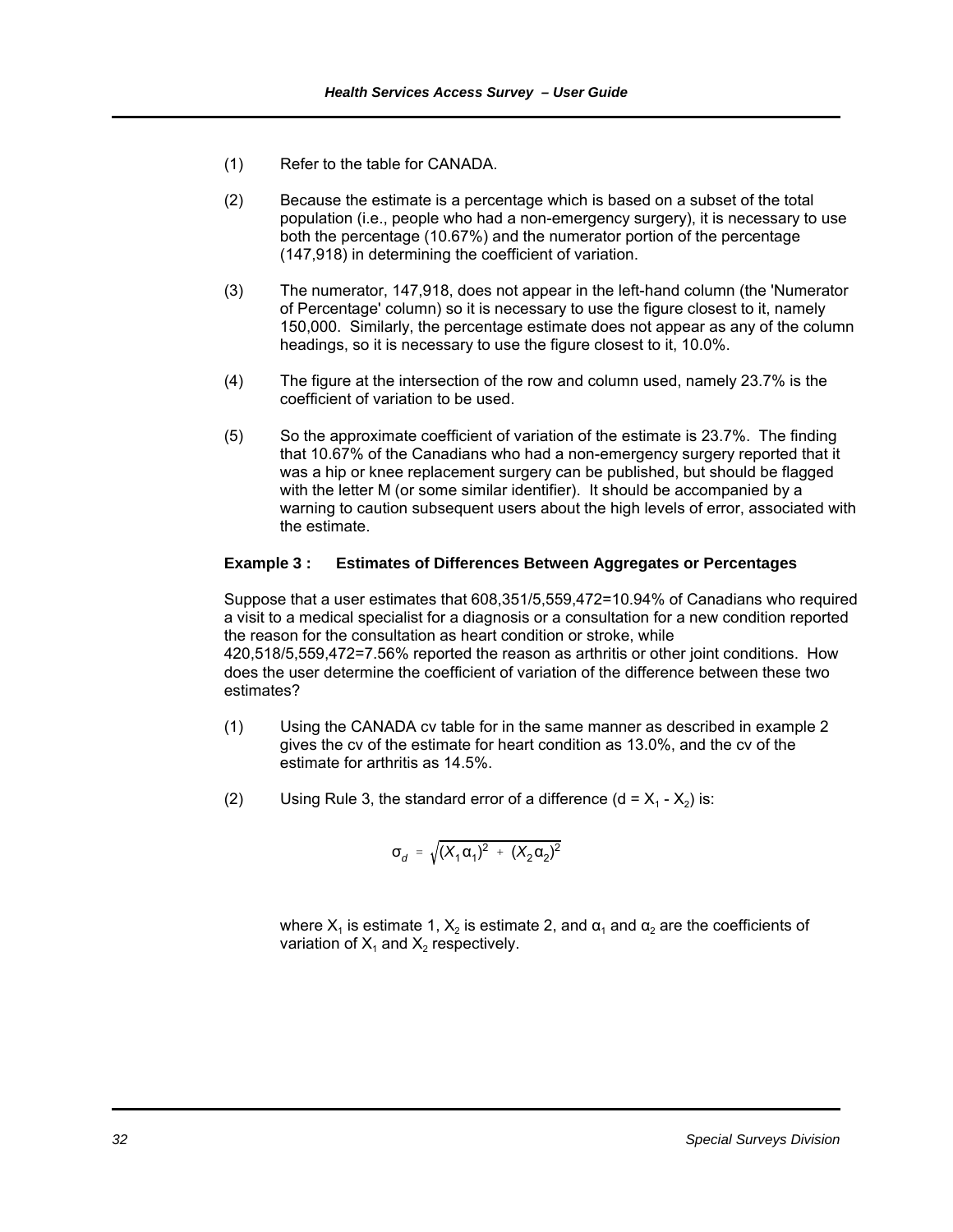That is, the standard error of the difference  $d = (0.1094 - 0.0756) = 0.0338$  is:

$$
\sigma_d = \sqrt{[(0.1094)(0.130)]^2 + [(0.0756)(0.145)]^2}
$$
  
=  $\sqrt{(0.000202) + (0.000120)}$   
= 0.0179

- (3) The coefficient of variation of  $\ddot{\text{d}}$  is given by  $\sigma_d/d = 0.0179/0.0338 = 0.5296$ .
- (4) So the approximate coefficient of variation of the difference between the estimates is 52.96%.Statistics Canada recommends not to release this estimate. However, if the user chooses to do so then it should be flagged with the letter U (or some similar identifier) and the following warning should accompany the estimates:

"Please be warned that these estimates [flagged with the letter U] do not meet Statistics Canada's quality standards. Conclusions based on these data will be unreliable, and most likely invalid."

#### **Example 4 : Estimates of Ratios**

Suppose that the user estimates that 1,388,106 Canadians had a non-emergency surgery in the reference period, while 1,855,213 Canadians had a diagnostic test during the same period. The user is interested in comparing these two estimates in the form of a ratio. How does the user determine the coefficient of variation of this estimate?

- (1) First of all, this estimate is a ratio estimate, where the numerator of the estimate (=  $X_1$ ) is the number of Canadians who reported having a non-emergency surgery in the reference period. The denominator of the estimate  $(= X<sub>2</sub>)$  is the number of Canadians who reported having a diagnostic test in the reference period.
- (2) Refer to the table for CANADA.
- (3) The numerator of this ratio estimate is 1,388,106. The figure closest to it is 1,500,000. The coefficient of variation for this estimate is found by referring to the first non-asterisk entry on that row, namely, 7.5%.
- (4) The denominator of this ratio estimate is 1,855,213. The figure closest to it is 2,000,000. The coefficient of variation for this estimate is found by referring to the first non-asterisk entry on that row, namely, 6.5%.
- (5) So the approximate coefficient of variation of the ratio estimate is given by Rule 4, which is,

$$
\alpha_R = \sqrt{{\alpha_1}^2 + {\alpha_2}^2}
$$

where  $\alpha_1$  and  $\alpha_2$  are the coefficients of variation of  $X_1$  and  $X_2$  respectively.

That is ,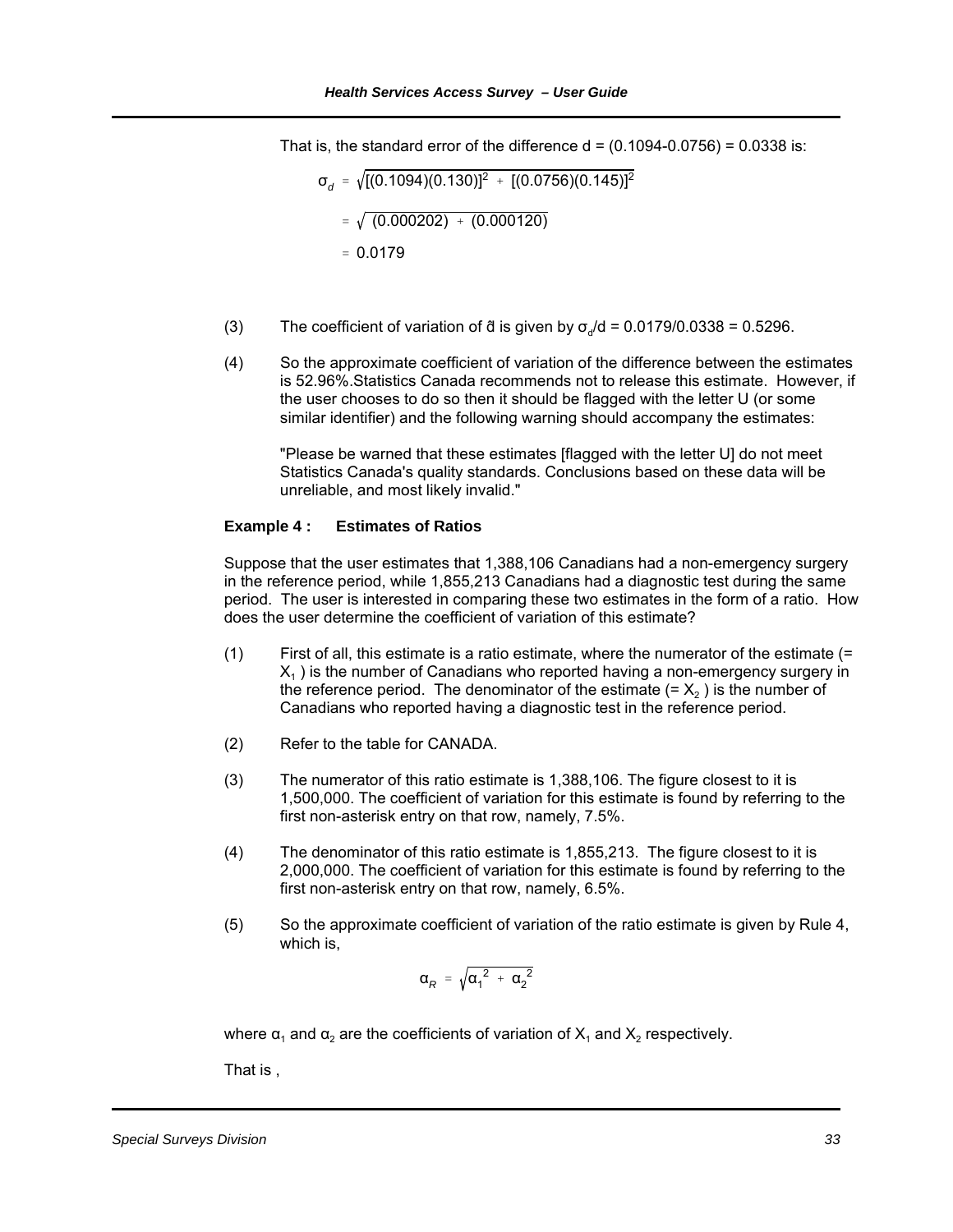$\alpha_R^{}$  =  $\sqrt{(0.065)^2}$  +  $(0.075)^2$ The obtained ratio of Canadians who had a non-emergency surgery versus those

$$
= 0.0992
$$

who had a diagnostic test is 1,388,106/1,855,213 which is 0.7482:1. The coefficient of variation of this estimate is 9.92%, which is releasable with no qualifications.

#### **Example 5: Estimates of Differences of Ratios**

Suppose that the user estimates that the ratio of people who had required health information to the people who had required health care services is 1.291:1 for Alberta while it is 1.659:1 for British Columbia. The user is interested in comparing the ratios between the two provinces. How does the user determine the coefficient of variation of the difference?

- (1) First calculate the approximate CV for the Alberta ratio  $(R_1)$  and British Columbia ratio  $(R_2)$ using the same formula as in example 4. In this case, the provincial CV tables are used. The estimates for the number of people in Alberta who required health information and health care services are 1030545 and 798336 with CVs of 2.7% and 3.6% respectively. Similar estimates for British Columbia are 1683117 and 1014265 with CVs of 2.1% and 3.0%. Using the formula from example 4, the approximate CV for the Alberta ratio is 4.50% and 3.66% for British Columbia.
- (2) Using rule 3, the standard error of a difference  $(d = R_1 R_2)$  is:

$$
\sigma_{d} = \sqrt{(R_{1} \alpha_{1})^{2} + (R_{2} \alpha_{2})^{2}}
$$

where  $\alpha_1$  and  $\alpha_2$  are the coefficients of variation of R<sub>1</sub> and R<sub>2</sub> respectively.

That is, the standard error of the difference  $d = (1.291.-1.659) = -0.368$  is:

$$
\sigma_d = \sqrt{[(1.291)(0.0450)]^2 + [(1.659)(0.0366)]^2}
$$
  
=  $\sqrt{(0.0034) + (0.0037)}$   
= 0.0843

- (3) The coefficient of variation of d is given by  $\sigma_d/d = 0.0843/(0.368) = 0.2291$ .
- (4) So the approximate coefficient of variation of the difference between the estimates is 22.91%. It should be flagged with the letter M (or some similar identifier). It should be accompanied by a warning to caution subsequent users about the high levels of error, associated with the estimate.

### *10.2 How to use the CV tables to obtain Confidence Limits*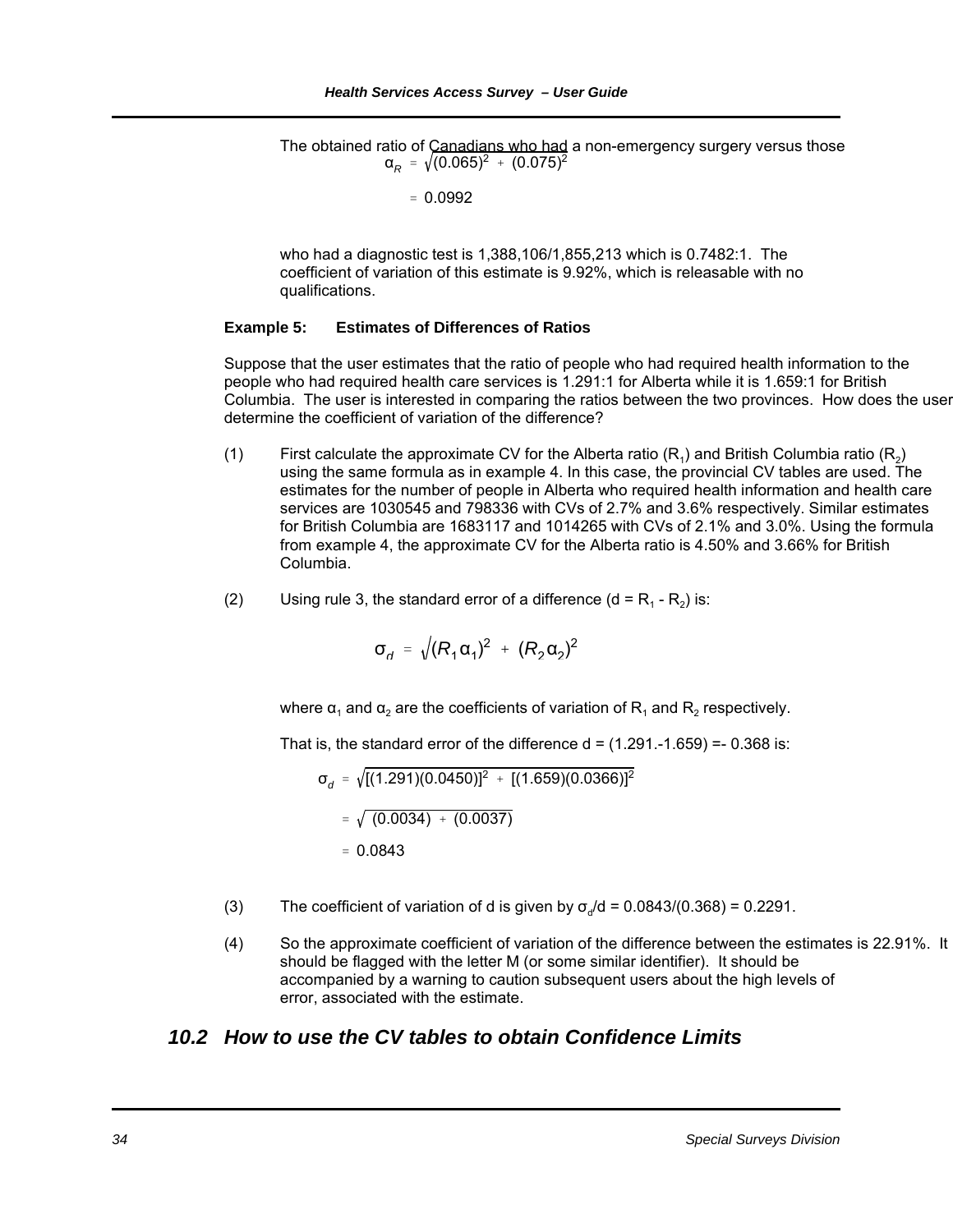Although coefficients of variation are widely used, a more intuitively meaningful measure of sampling error is the confidence interval of an estimate. A confidence interval constitutes a statement on the level of confidence that the true value for the population lies within a specified range of values. For example a 95% confidence interval can be described as follows:

If sampling of the population is repeated indefinitely, each sample leading to a new confidence interval for an estimate, then in 95% of the samples the interval will cover the true population value.

Using the standard error of an estimate, confidence intervals for estimates may be obtained under the assumption that under repeated sampling of the population, the various estimates obtained for a population characteristic are normally distributed about the true population value. Under this assumption, the chances are about 68 out of 100 that the difference between a sample estimate and the true population value would be less than one standard error, about 95 out of 100 that the difference would be less than two standard errors, and about 99 out 100 that the differences would be less than three standard errors. These different degrees of confidence are referred to as the confidence levels.

Confidence intervals for an estimate, X, are generally expressed as two numbers, one below the estimate and one above the estimate, as (X-k, X+k) where k is determined depending upon the level of confidence desired and the sampling error of the estimate.

Confidence intervals for an estimate can be calculated directly from the Approximate Sampling Variability Tables by first determining from the appropriate table the coefficient of variation of the estimate X, and then using the following formula to convert to a confidence interval CI:

$$
CI_{X} = [X - tX\alpha_{X}, X + tX\alpha_{X}]
$$

where  $\alpha$ X is the determined coefficient of variation of X, and

 $t = 1$  if a 68% confidence interval is desired

 $t = 1.6$  if a 90% confidence interval is desired

 $t = 2$  if a 95% confidence interval is desired

 $t = 2.6$  if a 99% confidence interval is desired.

### *10.2.1 Example of using the CV tables to obtain confidence limits*

A 95% confidence interval for the estimated proportion of Canadians who had a nonemergency surgery in the reference period and reported that it was a hip or knee replacement surgery (from Example 2, section 11.1.1) would be calculated as follows.

- $X = 10.67\%$  (or expressed as a proportion = 0.1067)
- $t = 2$
- $\alpha_x = 23.7\%$  (0.237 expressed as a proportion) is the coefficient of variation of this estimate as determined from the tables.
- $Cl_x = \{0.1067 (2) (0.1067) (0.237), 0.1067 + (2) (0.1067) (0.237)\}\$
- $Cl_x = \{0.1067 0.0506, 0.1067 + 0.0506\}$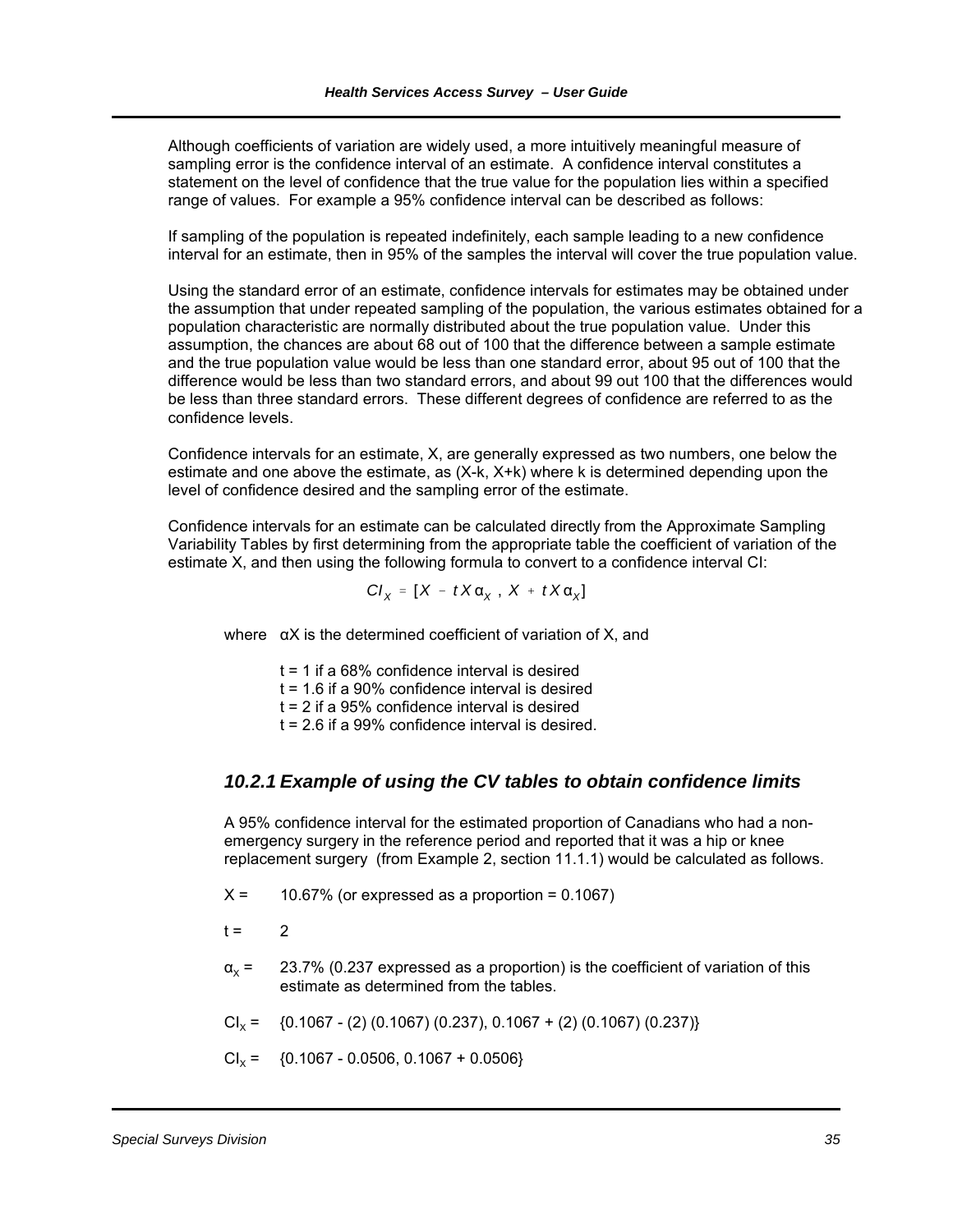$Cl_v = \{0.0561, 0.1573\}$ 

With 95% confidence it can be said that between 5.61% and 15.73% of the Canadians who had non-emergency surgeries in the reference period reported a hip or knee replacement surgery.

### *10.3 How to use the CV tables to do a t-test*

Standard errors may also be used to perform hypothesis testing, a procedure for distinguishing between population parameters using sample estimates. The sample estimates can be numbers, averages, percentages, ratios, etc. Tests may be performed at various levels of significance, where a level of significance is the probability of concluding that the characteristics are different when, in fact, they are identical.

Let  $X_1$  and  $X_2$  be sample estimates for 2 characteristics of interest. Let the standard error on the difference  $X_1 - X_2$  be  $\sigma_d$ .

$$
If \t t = \frac{X_1 - X_2}{\sigma_d}
$$

 is between -2 and 2, then no conclusion about the difference between the characteristics is justified at the 5% level of significance. If however, this ratio is smaller than -2 or larger than +2, the observed difference is significant at the 0.05 level. That is to say that the characteristics are significantly different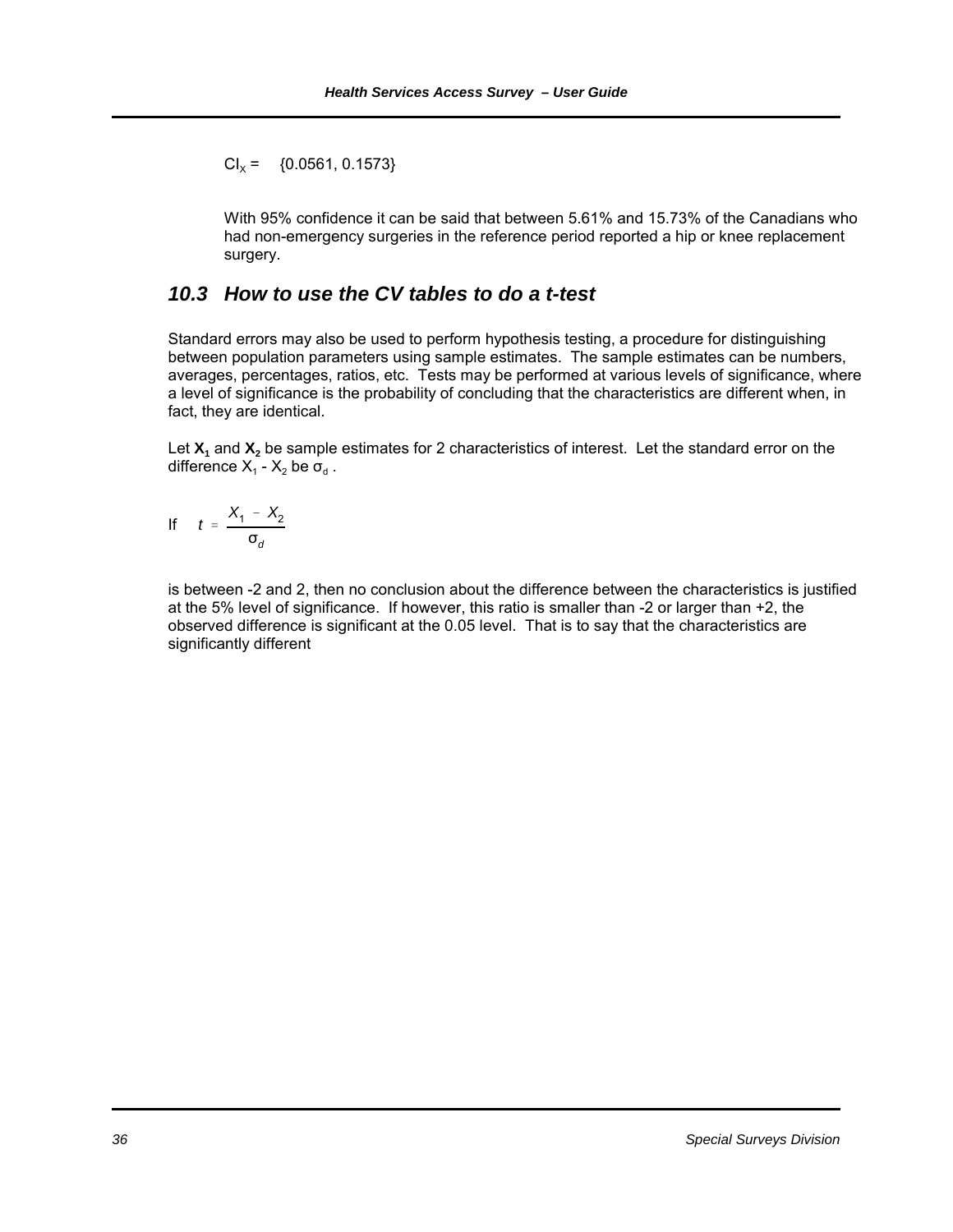### *10.3.1 Example of using the CV tables to do a t-test*

Let us suppose we wish to test, at 5% level of significance, the hypothesis that there is no difference between the ratio of people who required health information to those who required health care in Alberta and in British Columbia in the reference period. From example 5, section 11.1.1, the standard error of the difference between these two estimates was found to be = 0.0843. Hence ,

$$
t = \frac{R_1 - R_2}{\sigma_d} = \frac{1.291 - 1.659}{0.0843} = \frac{-0.368}{0.0843} = -4.37.
$$

Since t = -4.37 is less than -2, it must be concluded that there is a significant difference between the two estimates at the 0.05 level of significance.

### *10.4 Coefficients of Variation for Quantitative Estimates*

For quantitative estimates, special tables would have to be produced to determine their sampling error. Since most of the variables for the Health Services Access Survey are primarily categorical in nature, this has not been done.

As a general rule, however, the coefficient of variation of a quantitative total will be larger than the coefficient of variation of the corresponding category estimate (i.e., the estimate of the number of persons contributing to the quantitative estimate). If the corresponding category estimate is not releasable, the quantitative estimate will not be either. For example, the coefficient of variation of the length of time people had to wait for surgery would be greater than the coefficient of variation of the proportion of people who required surgery. Hence if the coefficient of variation of the proportion is not releasable, then the coefficient of variation of the corresponding quantitative estimate will also not be releasable.

Coefficients of variation of such estimates can be derived as required for a specific estimate using a technique known as pseudo replication. This involves dividing the records on the microdata files into subgroups (or replicates) and determining the variation in the estimate from replicate to replicate. Users wishing to derive coefficients of variation for quantitative estimates may contact Statistics Canada for advice on the allocation of records to appropriate replicates and the formulae to be used in these calculations.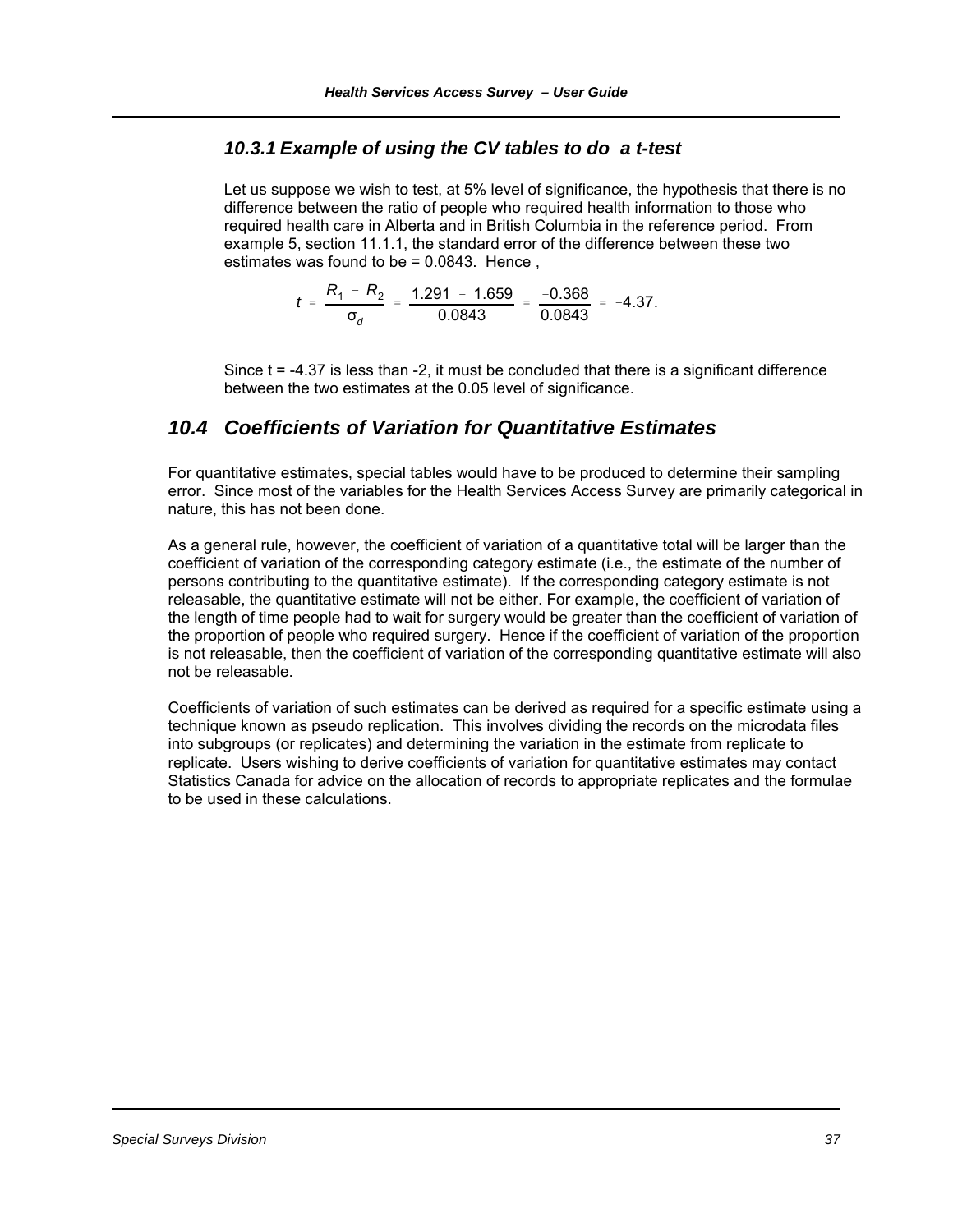### *10.5 CV Tables*

The CV tables have been produced at the provincial and national levels and can be found in a file called HSAS\_CVtable\_can.pdf provides Cvs at the Canada level and HSAS\_CVtable\_prov.pdf provides the CV at the provincial levels.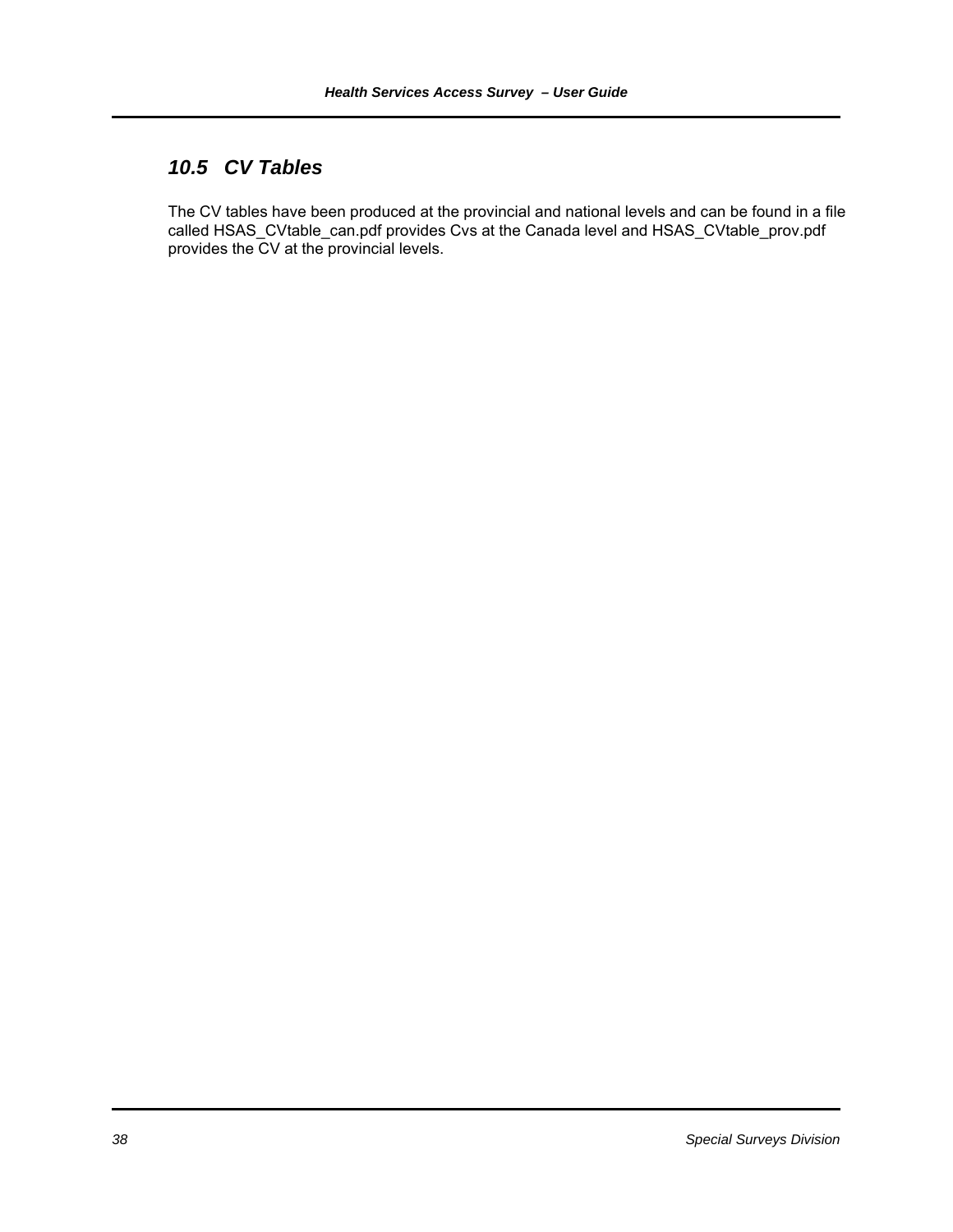# *11.0 Weighting*

Since the HSAS used a sub-sample of the CCHS sample, the derivation of weights for the HSAS survey records is clearly tied to the weighting procedure used for the CCHS. The CCHS weighting procedure is briefly described below followed by a more detailed explanation of the adjustments to these weights required for the HSAS.

### **12.1 Weighting Procedures for the CCHS**

Since the CCHS used two frames from which to select their sample, weighting was done independently for the records from each of these two frames until the end of the weighting procedures, at which time they were integrated together. However the steps leading up to this integration were similar.

An initial household-level weight was derived by taking into account the probability of the household being selected, the under-coverage of the frame, and the removal of out of scope cases. This weight was then adjusted for household level non-response. Further adjustments then took place to account for the selection of one or two people within the household, followed by an adjustment for the non-responding selected people. This produced the final area frame and telephone frame weights. These were used as the basis for the HSAS weighting. The CCHS then integrated these two weights together and calibrated them to ensure that they added up to Census population projections.

For more details on the CCHS weighting procedures, see Béland (2002).<sup>2</sup>

### *11.1 Weighting Procedures for the HSAS*

The principles behind the calculation of the weights for the HSAS are identical to those for the CCHS. However, further adjustments are made to the CCHS weights in order to derive a final weight for the individual records on the HSAS microdata file.

The starting point for these weight adjustments are the CCHS final area frame weights and the final telephone frame weight. These weights will be referred to as W0. A total of eight adjustments were made

(1) **An adjustment to account for the months of CCHS collection that were not included in the HSAS frame:** Since the CCHS respondents from September and October 2000 were not eligible to receive the HSAS (with the exception of the PEI October respondents), an adjustment to the CCHS weights was necessary. This new weight (W1) applied to only those CCHS respondents in the in scope months and was equal to

 $W1 = W0 \times \frac{\sum W0 \text{ of all households of size i}}{\sum W1 = W0 \times \frac{W0}{\sum W1} \times \frac{W0}{\sum W1} \times \frac{W0}{\sum W1}}$ Σ *W0 of all households of size i in the in scope months*

<sup>&</sup>lt;sup>2</sup>Béland (2002). Canadian Community Health Survey - Methodological overview. Health Reports, Vol. 13, No. 3, 9-14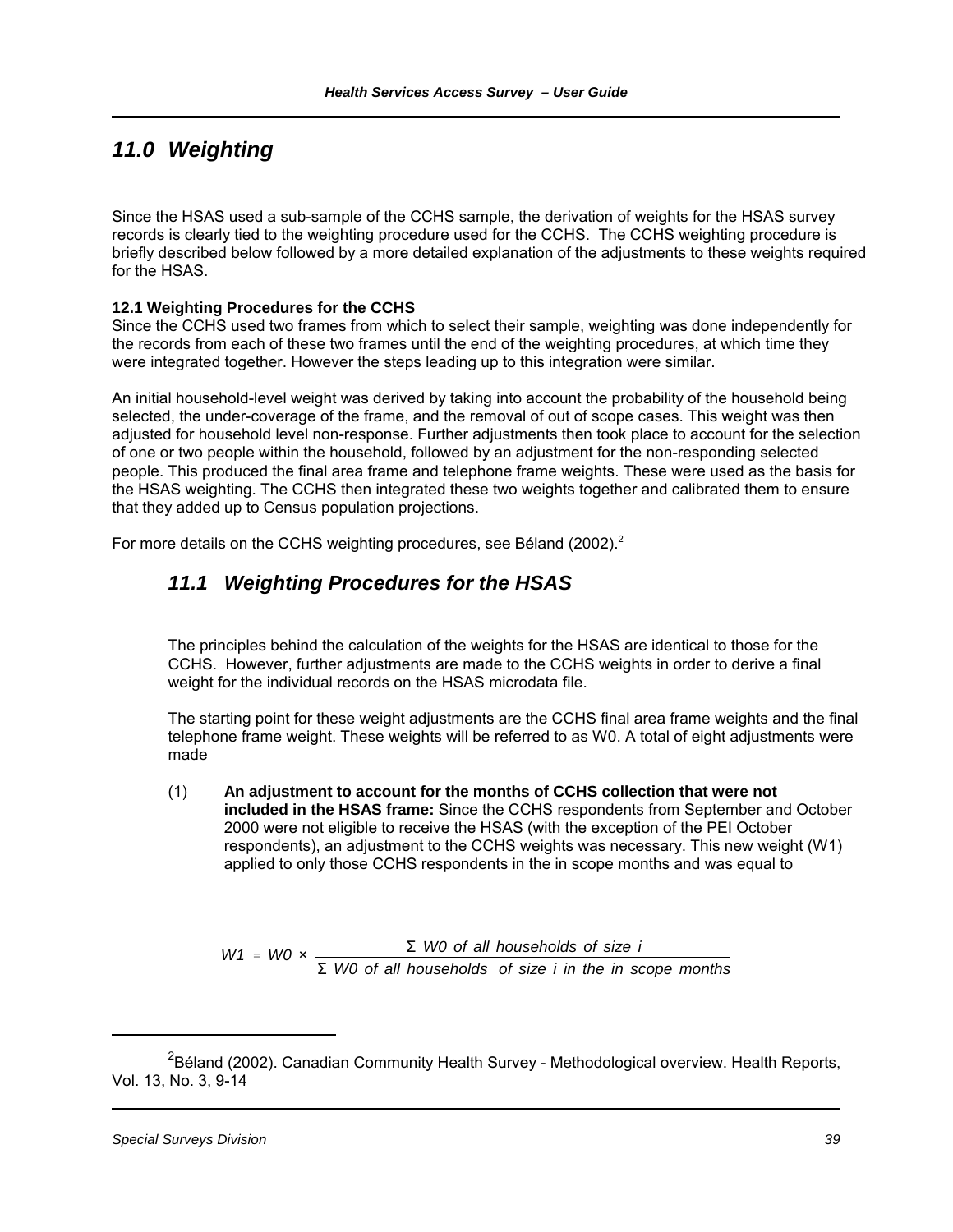This adjustment was made at the CCHS health region level. The household size was defined as the number of people aged twelve and over during the CCHS. All households of size of six or more people were grouped together. Any household size group that contained fewer than 25 households was collapsed with the next smaller household size group.

(2) **An adjustment to account for the households that did not provided the CCHS with a telephone number:** Since the HSAS was a telephone survey, an adjustment was needed to account for the CCHS respondents who did not provide Statistics Canada with a phone number. This new weight (W2) was applied only to people who had given Statistics Canada a phone number and was equal to

 $W2 = W1 \times \frac{\Sigma W1 \text{ of all households of size i}}{\Sigma W2 \text{ of all households of size i}}$ Σ *W1 of all households of size i who provided a phone number*

This adjustment was made at the CCHS health region level. The household size was defined as the number of people aged twelve and over during the CCHS. All households of size of six or more people were grouped together. Any household size group that contained fewer than 25 households was collapsed with the next smaller household size group.

(3) **An adjustment to account for the CCHS respondents who did not agree to share their data:** Since CCHS respondents who did not agree to share their data were ineligible to be selected for the HSAS, it was necessary to adjust the weights for the people who did not agree to share. This new weight (W3) was applied only to CCHS respondents who had agreed to share their data and was equal to

 $W3 = W2 \times \frac{\Sigma W2 \text{ of all CCHS respondents}}{\Sigma W2 \text{ of all CCHS}$ Σ *W2 of all CCHS respondents who agreed to share their data*

This adjustment was made at the household level

- (4) **An adjustment to account for the selection of one individual from a household in cases where there were two eligible respondents from the CCHS:** In households with two HSAS-eligible respondents, one was selected at random to remain in the sampling frame. The new weight for this person (W4) was equal to W3 times two. The other person was dropped from the frame.
- (5) **An adjustment to account for the sub-sampling of the CCHS respondents that took place for the HSAS**: At this point, the sampling frame for the HSAS was completed and the HSAS sub-sample was selected. An adjustment to account for this sub-sampling was made. The new weight (W5) was applied only to the people selected for the HSAS and was equal to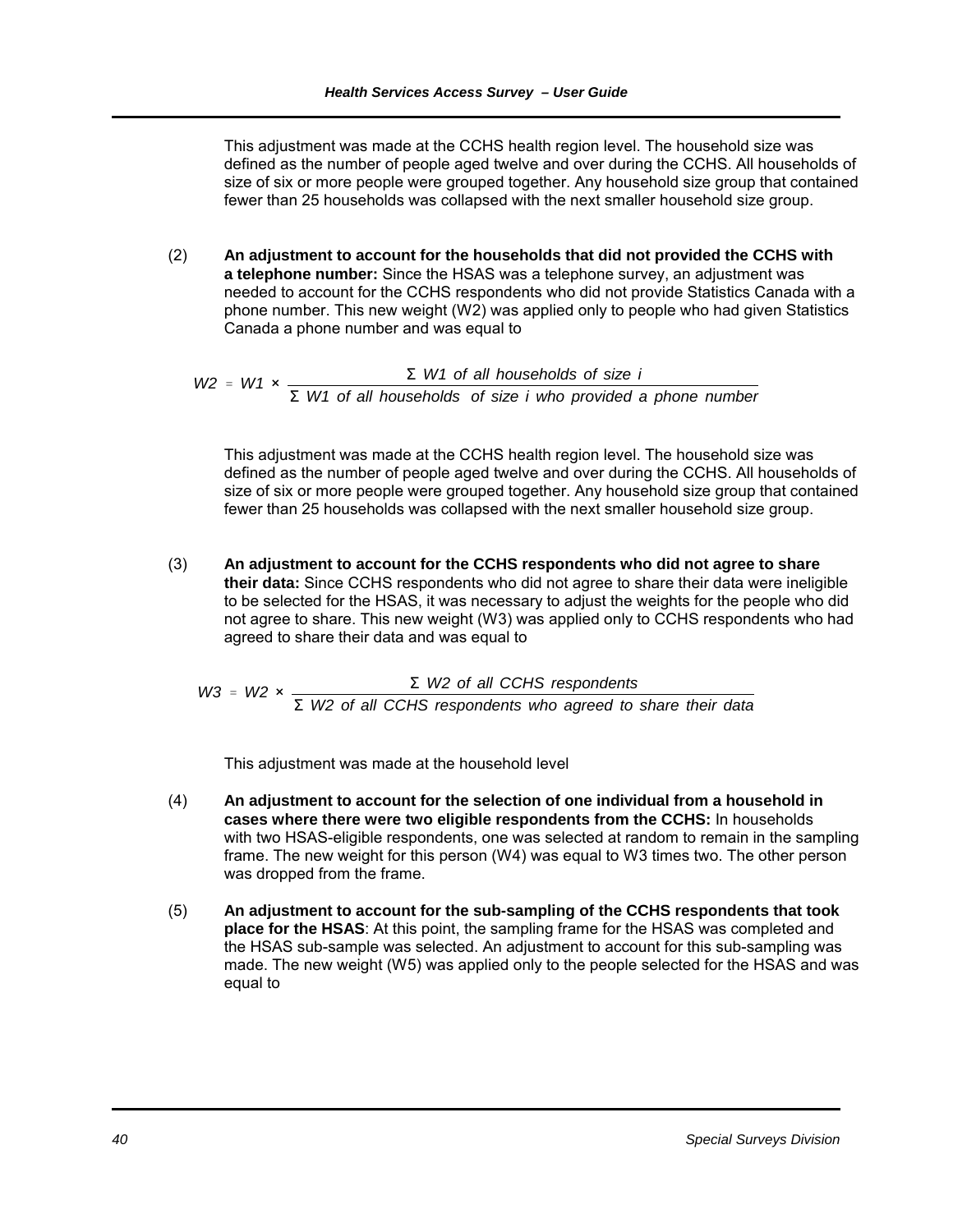*W5* = *W4* ×  $\frac{\Sigma$  *W4* of all people left on the HSAS sample frame Σ *W4 of all people selected for the HSAS*

This adjustment was done at the health region level

(6) **An adjustment to account for records selected to receive the HSAS that were later re-coded to be CCHS non-respondents**: Following the selection of the HSAS sample, some people who were initially considered to be CCHS repondents were later determined to have not met the CCHS minimum edit criteria and therefore were re-coded to CCHS nonrespondents. Since complete CCHS data was a requirement to be in the HSAS sample, these people had to be considered as HSAS non-respondents, even if they provided the HSAS with data. The new weight (W6) applied only to the HSAS selected sample that had valid CCHS data and was equal to

 $W6 = W5 \times \frac{\Sigma W5 \text{ of all people selected for HSAS}}{$ Σ *W5 of all people selected for HSAS with valid CCHS data*

This adjustment also took place at the health region level.

(7) **An adjustment to account for the non-response of people selected to be in the HSAS or the people who did not agree to share their data with the survey sponsors:** There was some non-response to the HSAS. An adjustment was necessary to account for the people from HSAS data was not received or who did not agree to share it with the survey sponsors. The new weight (W7) applied only to HSAS respondents who agreed to share their data and was equal to

*W7* = *W6* ×  $\frac{\Sigma$  *W6 of all people in non-response group i* Σ *W6 of all respondents who shared their data in nonresponse group i*

The groupings were more complex for this adjustment. First, the data was broken into groups by province and four rural/urban codes - i) Census Metropolitan Areas (CMAs), ii) Census Agglomerations (CAs), iii) non-CMA/CA urban, iv) non-CMA/CA rural. Within each of these groups, the software package Knowledge Seeker was used to help identify the further non-response groupings. A number of CCHS and socio-demographic variables were input into this software and it determined which ones best predicted non-response. These variables were then used to create the non-response groupings. A minimum of thirty people were required within a grouping before it was accepted.

(8) **An adjustment to adjust the weights so that they sum to Census projections for independent province-sex-age groups and census metropolitan area (CMA) counts***:* An adjustment was made to W7 weights in order to make population estimates consistent with external population counts for persons 15 years and older. This is known as post-stratification. The following external control totals were used: i) Population totals by province, sex and the following age groups: 15-24, 25-44, 45-64 and 65+. These totals were the average of the projections for November and December 2001.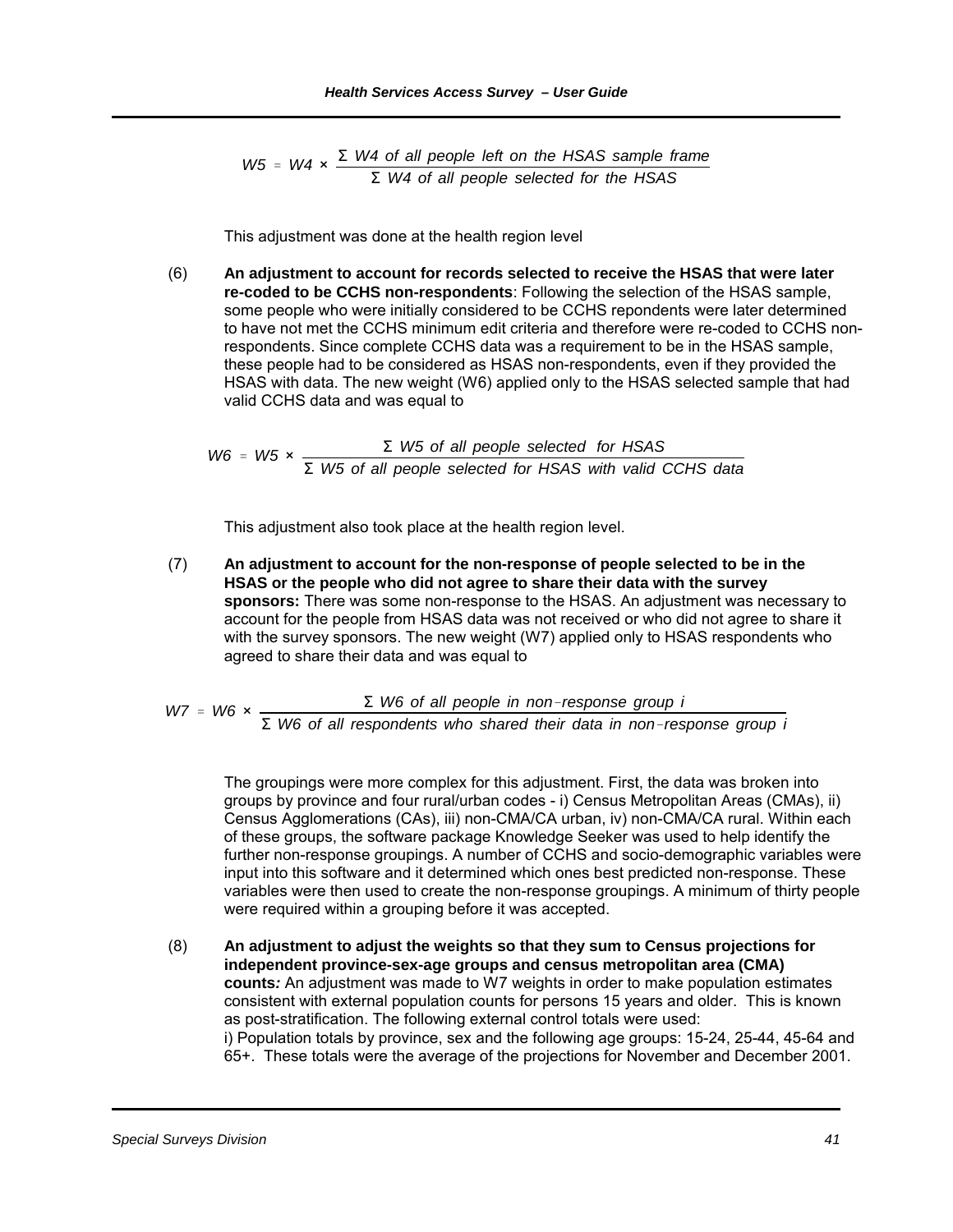ii) Total age 15+ populations for each of the 25 CMAs and the non-CMA areas in each province. These totals were the average of the projections for November and December 2001.

The method called generalized regression (GREG) estimation was used to modify the weights to ensure that the survey estimates agreed with the external totals simultaneously along the two dimensions.

The resulting weight (FINWT) is the final weight which appears on the HSAS microdata file.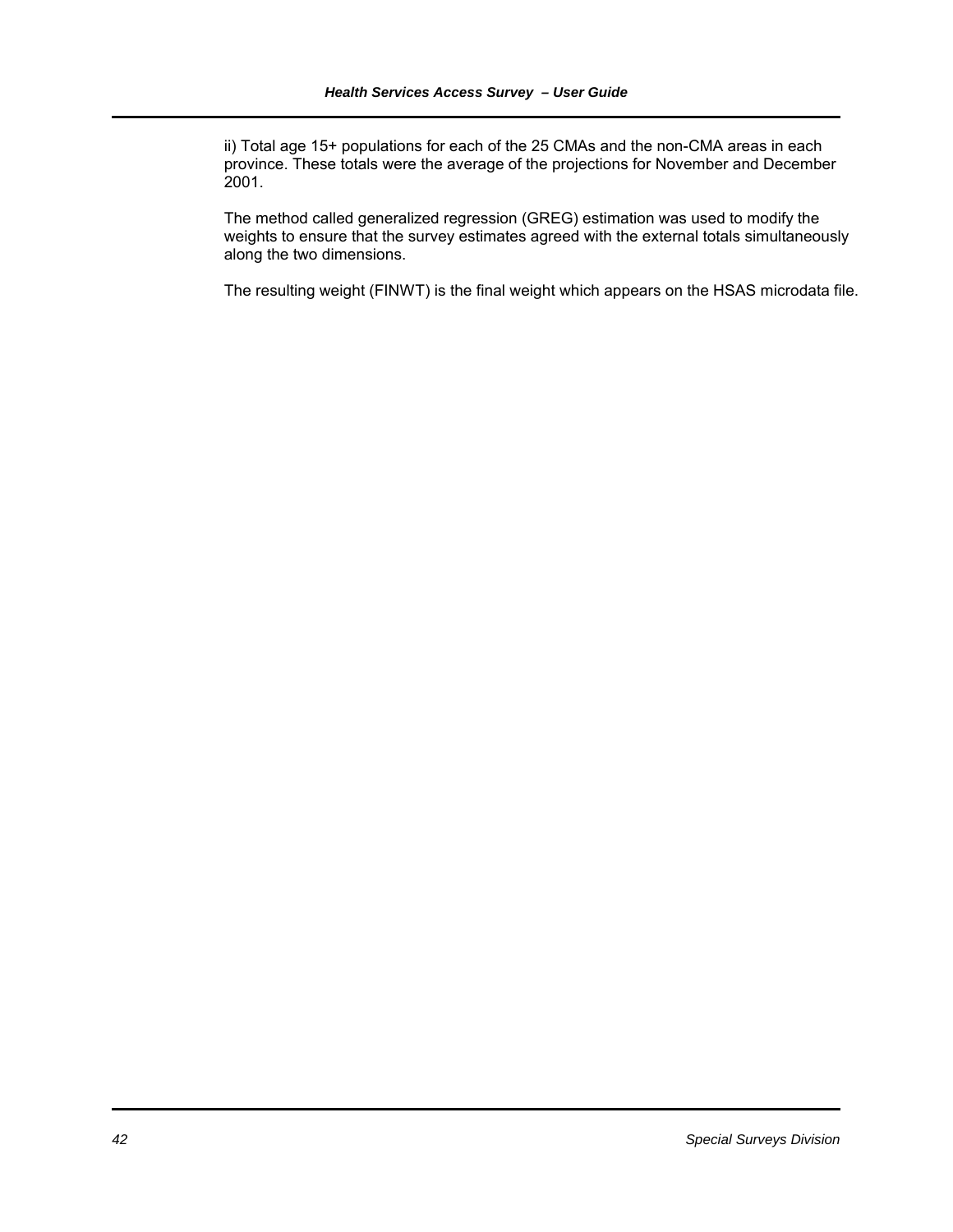# *12.0 Questionnaires*

## *12.1 The Supplementary Survey Questionnaire*

The Health Service Access Survey questionnaire was used in November and December 2001 to collect the information for the survey. Note that the data was collected using a Computer Assisted Telephone Interviewing system and that some of the edits used in the application are not reflected in the paper version of the questionnaire. The file HSASQuestionnaire\_E.pdf contains the English questionnaire.